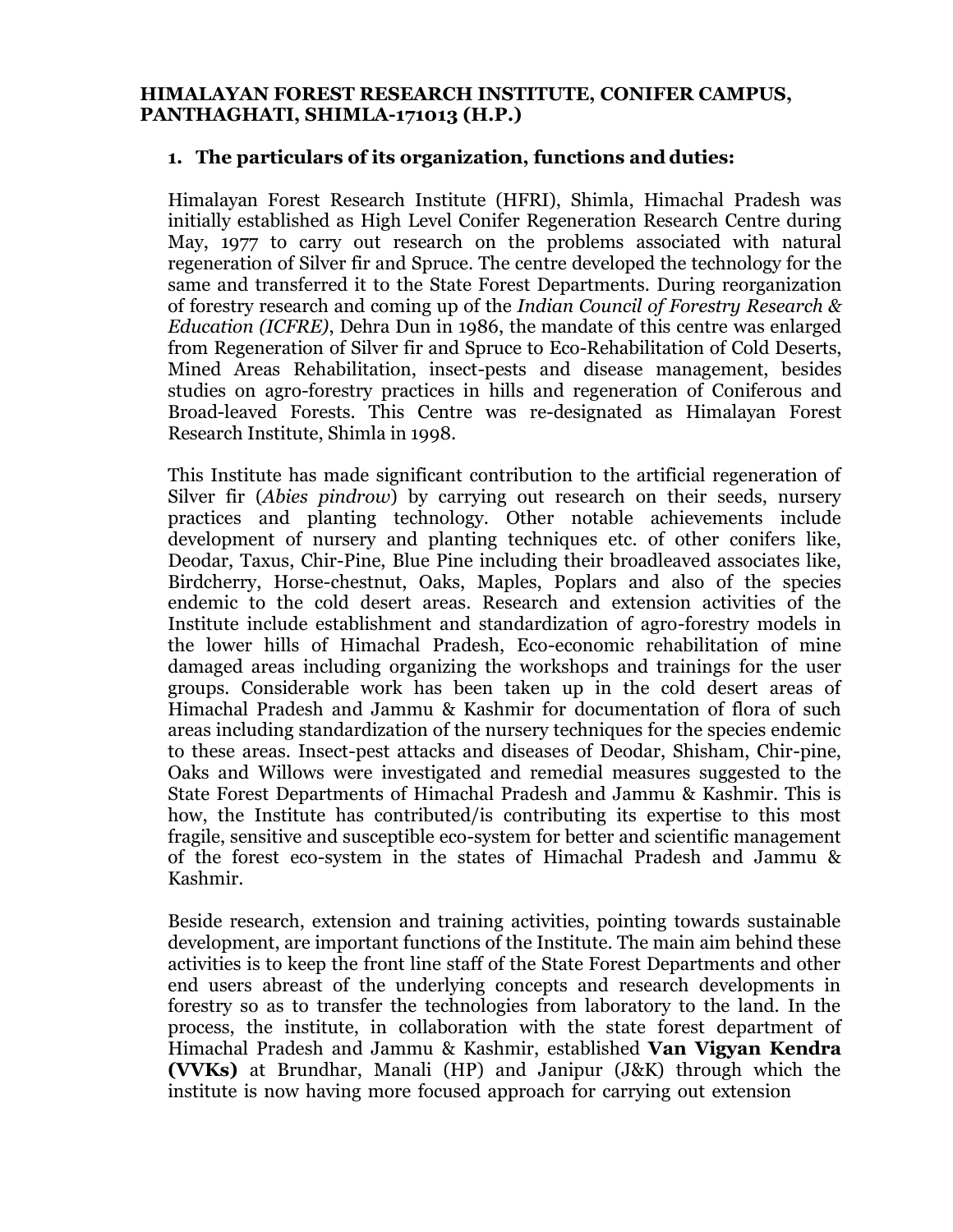activities with sufficient means for reaching and penetrating into the mindset of the people. A **Model Village** at Lanabanka, Distt. Sirmour (Himachal Pradesh) has also been established for showcasing research activities of the institute. The Institute has well-developed infrastructure of laboratories, library, herbarium, nurseries (including Model Nursery) and experimental field areas for conducting research and training programmes. In the process of broadening of research base in different Agro-climatic zones in the state of Jammu & Kashmir for carrying out required and more pointed research, the institute has recently established **Field Research Stations at Nagbani (Jammu region) and at Badami Bag (Leh & Laddakh).** The faculty for imparting trainings by the institute consists of highly qualified, experienced, skilled professionals and researchers.

#### **ORGANIZATION:**

This institute is headed by a Director, who is assisted by one Conservator of Forests, Two Deputy Conservator of Forests and a team of Scientists having expertise in the Field of Ecology and Biodiversity Conservation, Silviculture and Forest Management, Forest Genetics, Forest Protection, Medicinal Plant and Agro-forestry & Extension. The Group Coordinator (Research) coordinates the research activities of these research divisions.

Field Research Stations & Van Vigyaan Kendras of the Institute are being controlled from the Headquarters at Shimla, of course, with field staff at these locations. Various research stations of the Institute to carry out site specific/objective research as per the mandate of the Institute are situated at the following locations:

### **A] Himachal Pradesh**:

- 1. Field Research Station , Tabo, District Lahaul-Spiti
- 2. Field Research Station, Shillaru, District Shimla
- 3. Field Research Station cum VVK, Bruhandhar, District Kullu
- 4. Model Nursery, Baragaon, Shimla
- 5. Field Research Station, Bir Plasi, Nalagarh, District Solan
- 6. Research Station, Shilly, District Solan
- 7. Van Vigyaan Kendra, Longni, Dharampur, Mandi

### **B] Jammu & Kashmir:**

- 1. Field Research Station, Nagbani,Jammu
- 2. Field Research Station, Badami Bag,Leh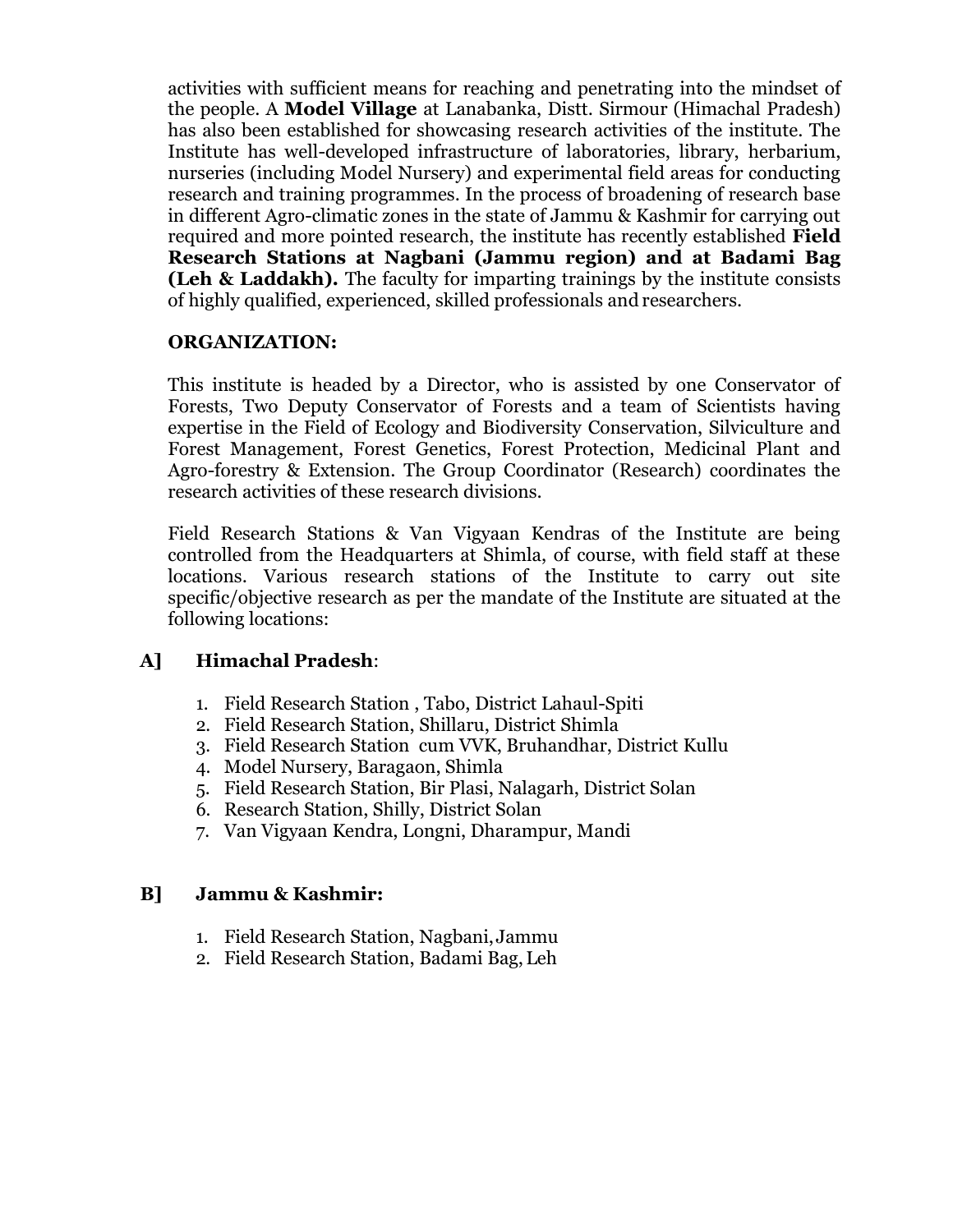### **2. The powers and duties of its officers andemployees: Administrative activities**

In order to ensure discipline and smooth functioning of the Institute the following officers and officials are working in Administration:

#### **1. Dr. S.S. Samant, Director of the Institute**

He is exercising the Administrative and Financial powers delegated to him by the Director General of ICFRE, Dehra Dun as per ICFRE Compendium. He is Head of the Institute and possess over all control of the Institute.

#### **2. Dr. Sandeep Sharma, Scientist-G, GCR**

He is holding the charge of Group Coordinator (Research) and Vigilance Officer. He is assisted by one Chief Technical Officer (Smt. Savita Kumari Banyal) and one Stenographer (Smt. Narvada Pal).

### **3. Dr. Raj Kumar Verma, Sci- G, Head Of Office & Head F&S**

He is looking after the overall supervision of Establishment and office matters. He is assisted by Sh. Rakesh Kumar, Section Officer (i/c) & Sh. Guler Singh, UDC in Establishment matters and General Correspondence. He is holding the Charge of Head of Facilities and Services Division which includes Head of IT, Library and Rest House. One UDC (Sh. Ramanjeet), one Forester (Sh. Murat Singh Negi) and one Ranger (Sh. Kartar Singh) is assisting him in his works.

### **4. Sh. Ashwani Tapwal, Scientist F**

He is holding the Charge of Record Officer. He is assisted by one Senior Technician Sh. Vipin Kumar and one MTS Sh. Sudesh Kumar for work pertaining to record management.

#### **5. Ms. Swaran Lata, Scientist D**

She is holding the Charge of Procurement Section. She is assisted by one UDC Sh. Ramanjeet for work pertaining to procurement.

### **6. Sh. Dinesh Paul, DCF**

He is holding the Charge of Drawing and Disbursing Officer, Hindi Officer Nodal Officer (Legal) and DCF of Extension Division. Three Assistants (Sh. Badri Sain Negi, Smt. Sunita Narwal & Sh. Uma Shanker), Two UDCs Sh. Rohit Kumar and Sh. Ramanjeet are assisting in the works pertaining to Hindi cell, Legal and Account Section.

### **7. Ms. Shilpa, Chief Technical Officer**

 She is holding the charge of Public Information Officer (PIO) of the Institute. She is assisted by one UDC Sh. Guler Singh to deal with the RTIs. She is working as Officer in-charge Library and assisted by one Library Information Assistant Smt. Santosh Jamalta for the works pertaining to the Library.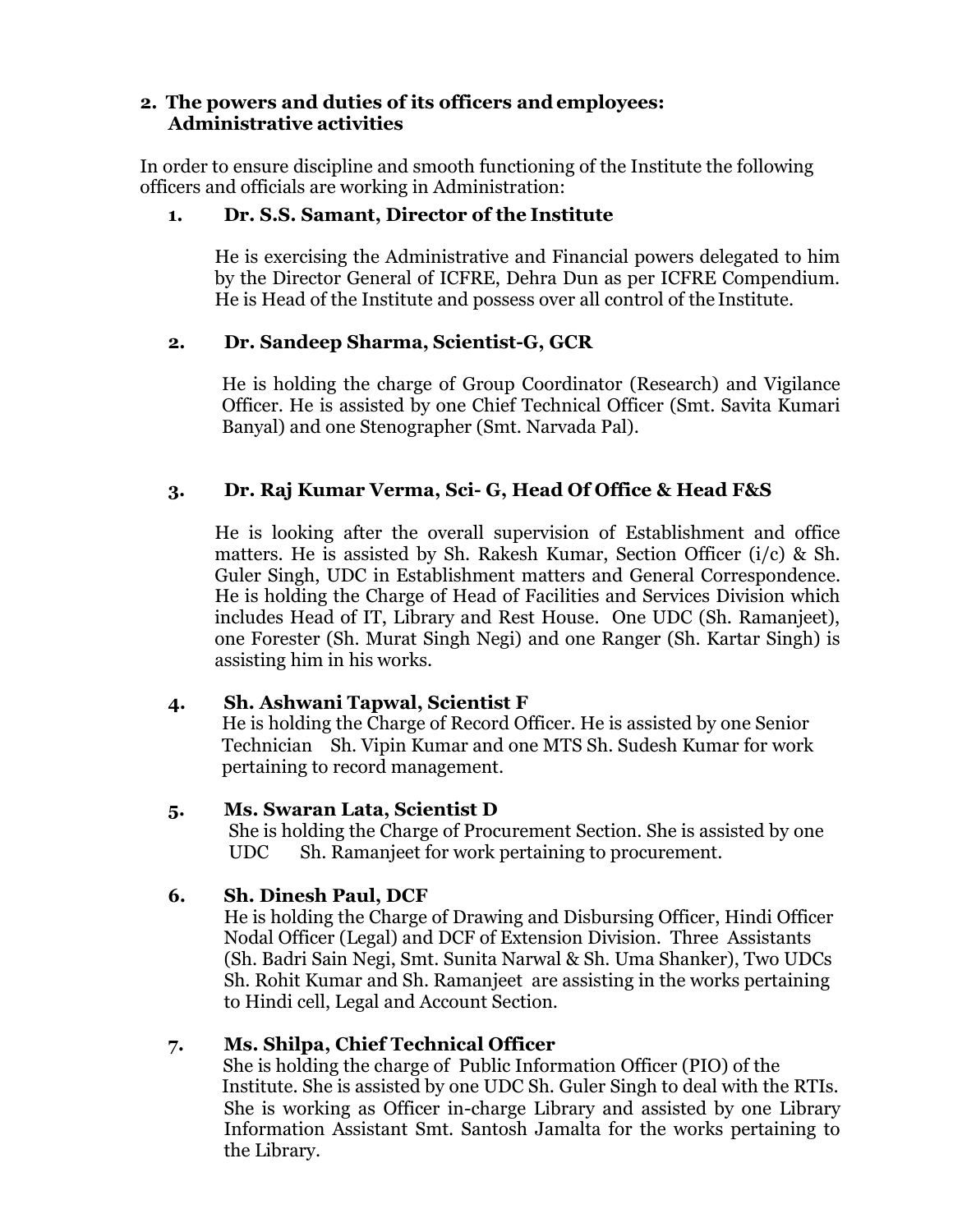### **8. Sh. Akhil Sharma, Chief Technical Officer**

 He is working as Store Officer. He is assisted by Smt. Krishna Lalhal, Assistant and UDC Sh. Raman Jeet.

### **9. Sh. Dinesh Dhiman, Private Secretary**

He is Private Secretary to the Director and supervises the work of files submitted to the Director.

## **10. Sh. Rakesh Kumar, Section Officer (i/c)**

He is In-charge of Establishment and Accounts and all the files of said sections routed through him.

### **11. Sh. Kartar Singh, Forest Range Officer**

He is working as Estate Officer, Security Officer and Vehicle Officer of the institute.

## **B) Research Activities**

Dr. Sandeep Sharma, Scientist-G is the Group Coordinator (Research) who looks after the overall activity of the institute related to research and prepares various reports regarding research to ensure timely submission to the ICFRE Headquarters and quarter concerned. He is also discharging the duties of Vigilance Officer.

All the Research activities of the Institute have been distributed among the following Divisions by the Director:

### **1. Division of Forest Ecology and Climate Change**

Dr. Ranjeet Kumar, Scientist-E is the Head of this Division. In this division, there is a Scientist of the rank of Scientist-G (Dr. R.K. Verma) and one scientist of the rank of Scientist-E (Dr. Vaneet Jishtu), one Chief Technical Officer (Ms. Shilpa), one Senior Technical Officer (Sh. Dushyant Kumar), One Senior Technician (Sh. Shyam Sunder), one Technician Sh. Arun Kaushal in the administrative and research works pertaining to the division.

### **2. Division of Silviculture and Forest Management**

Dr. Sandeep Sharma, Scientist-G is the Head of this Division. In this division he is being assisted by two scientists of the rank of Scientist-D (Sh. Pitamber Singh Negi and Dr. Swaran Lata), one Chief Technical Officer (Dr. Ashwani Kumar), one Senior Technical Officer (Sh. Jawala Prashad), one Technical Officer(Sh. Kuldesh Kumar), one Senior Technician (Smt. Drishti Sharma) and one Forest guard Smt. Sapna Thakur in the administrative and research works pertaining to the division.

## **3. Forest Protection Division**

Dr. Pawan Kumar, Scientist-E is the Head of this Division. One Scientist-F (Dr. Ashwani Tapwal), one Chief Technical Officer (Sh. Akhil Sharma), one Technical Assistant (Ms. Neha Thakur) and one Senior Technician (Sh. Vipin Kumar) in the administrative and research works pertaining to the division.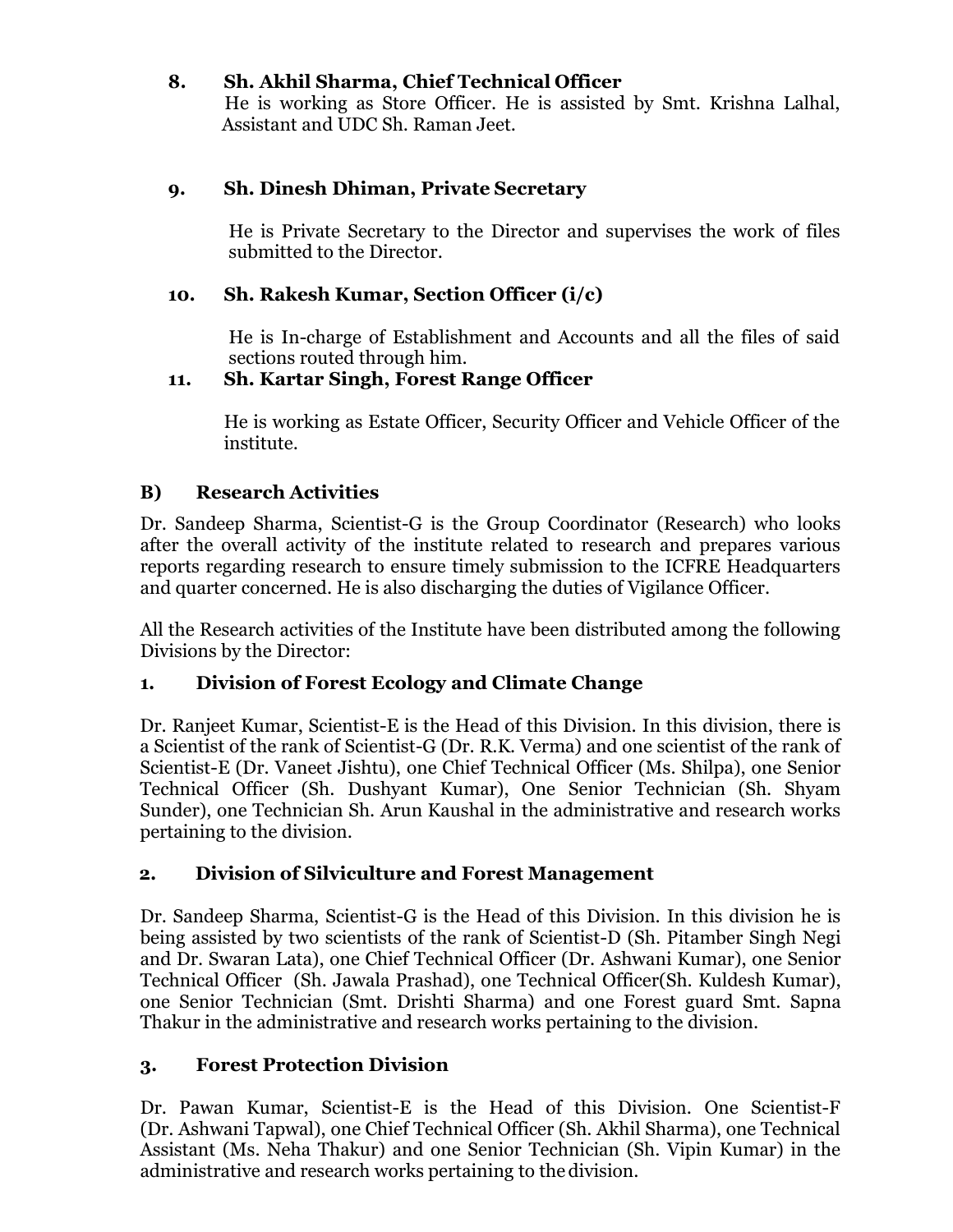## **4. Genetics and Tree Improvement Division**

Dr. Sandeep Sharma, Scientist-G is the Head of Genetics and Tree Improvement Division. He is being assisted by Sh. Praveen Rawat and Dr. Balkrishan Tiwari, Scientists, Sh. Vinod Dogra, Chief Technical Officer, Smt. Sonika Sharma, Sr. Technician and Sh. Manjeet Kumar, Technician in the administrative and research works pertaining to the division.

### **5. Extension Division**

Sh. Jagdish Singh, Sci-F is the Head of the Division. He is assisted by Dr. Nilesh Yadav, Sci-E, one Chief Technical Officer Dr. Joginder Singh, One DCF Sh. Dinesh Pal, one Senior Technician Sh. Kulwant Rai Gulshan, one Senior Technician Sh. Rajender Pal and one Technician Sh. Swaraj Singh.

## **6. Facilities and Services Division**

Dr. Raj Kumar Verma, Scientist-G is the Head of this Division which includes Library, IT, Estate, Vehicle and Store Sections. He is assisted by Sh. Akhil Kumar, CTO as Store In-charge, and Smt Shilpa CTO as Library In-charge. In Library Section, he is assisted by Smt. Santosh Jamalta Library information assistant, in IT section Sh. Vinay Chauhan, Technician and in Estate, Vehicle Section, Sh. Kartar Singh Forest Range Officer.

### **3. The procedure followed in the decision making processing including channels of supervision and accountability:**

Overall In-charge of the Institute is the Director, Therefore, most of the powers pertaining to administration and finance lies with him. However, the following procedure is being followed in decision-making process and supervision:

Matters pertaining to Establishment & Accounts :

DCF has been given the charge of Drawing & Disbursing Officer while Section Officer (i/c) has been entrusted the supervision of files of Establishment. The channel of supervision and accountability is as follows:

The dealing hand (of the rank of LDC/UDC/Assistant) put up the dak/ correspondence to the Officer-in-Charge in the section. In case of Establishment Section, the dealing assistant is putting up the dak to the Section Officer  $(i/c)$ . UDC/Assistant after proper scrutiny, are putting up the all dak/ correspondence to the Section Officer (i/c) and Drawing & Disbursing Officer, as the case may be, for checking at their level. The Section Officer (i/c) is putting the same to DDO or Head Of Office HFRI, Shimla is taking decisions as per powers delegated to him by the Director and in cases, powers have not been delegated to them, they are putting up those cases to the Director for sanction and approval.

In case of Legal matters, Hindi and Vehicle Officer the correspondence is being put up by the dealing assistant to the Legal Officer, Hindi Officer and Vehicle Officer.

Legal Officer and Vehicle Officer, after fulfilling the requirement of subject matter, is putting up the same to the competent authority who disposes the matter in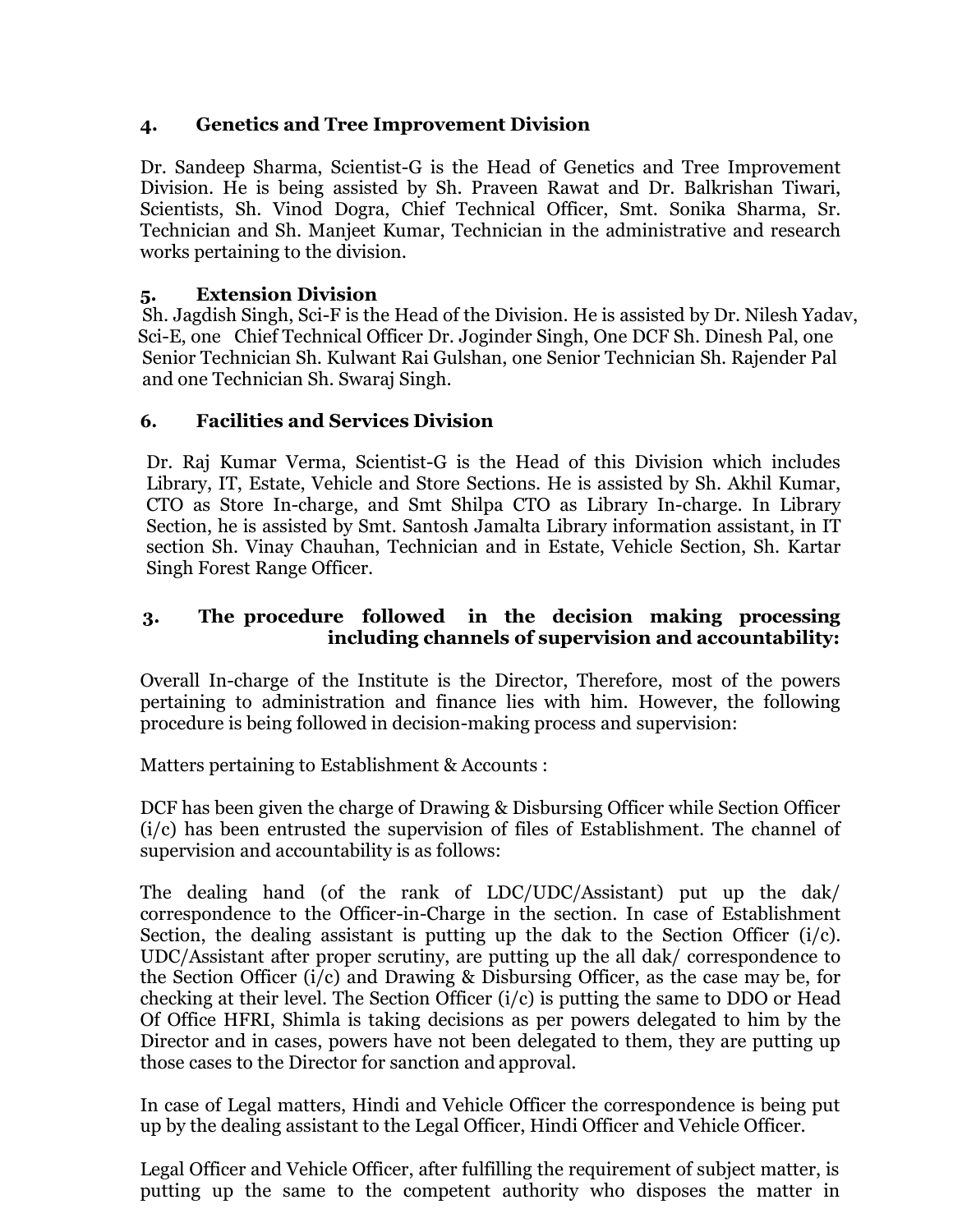accordance with rules and powers vested with him.

In case of correspondence relating to Estate the dealing assistant is putting up the correspondence to the Head, F&S is taking decision as per his powers and cases beyond his powers are being sent to Director with their recommendations for final decision.

It is pertinent to mention here that some powers like transfer & appointment of Group A & B, nomination of officers/ Scientists for workshop/seminars/ training abroad, final approval of reply of court cases etc. and financial matters beyond the power of Director lies with the D.G. ICFRE. These cases are being sent to DG, ICFRE as per requirement with full justification.

## **(iv) The norms set by it for the discharge of its functions.**

We are following the rules and regulations of Govt. of India/ ICFRE, hence the norms set by Govt. of India/ ICFRE are being followed.

#### **(v) The rules, regulations, instructions, manuals and records, held by it or under its control or used by its employees for discharging its functions.**

The Institute is following rules, regulations & instructions, framed by Govt. of India and ICFRE from time to time. As per instructions of ICFRE, Compendium of ICFRE is being consulted/referred in day to day work, however, in some cases where the compendium is silent about rules, we are following/applying the rules of Govt. of India as per instructions of ICFRE Hqrs.

#### **(vi) A statement of categories of documents that are held by it or under its control.**

All the service record viz., service books, personal files of the officers /officials and all files relating to establishment matters are being kept and maintained in the Establishment Branch. All ACR folders are being kept under the custody of Under Secretary and Head of Office.

All the records pertaining to Accounts matters viz., cash book, ledgers, check drawn registers, paid vouchers and all files of accounts matters and pay bill registers, TA/LTC and medical reimbursement registers etc. are being maintained and kept in Accounts Branch in the custody of concerned dealing hands.

Likewise the records pertaining to Central Store, viz., Stock registers and concerned files are being maintained and kept in Store Section in the custody of dealing hand.

The records pertaining to Estate, IT, Library and of the Divisions are being maintained and kept in the concerned sections/ divisions.

For the old/closed records there is one Record Officer (Dr. Ashwani Tapwal, Scientist-F) who is responsible for weeding out the records and one separate room has been provided for keeping the record in a systematic manner.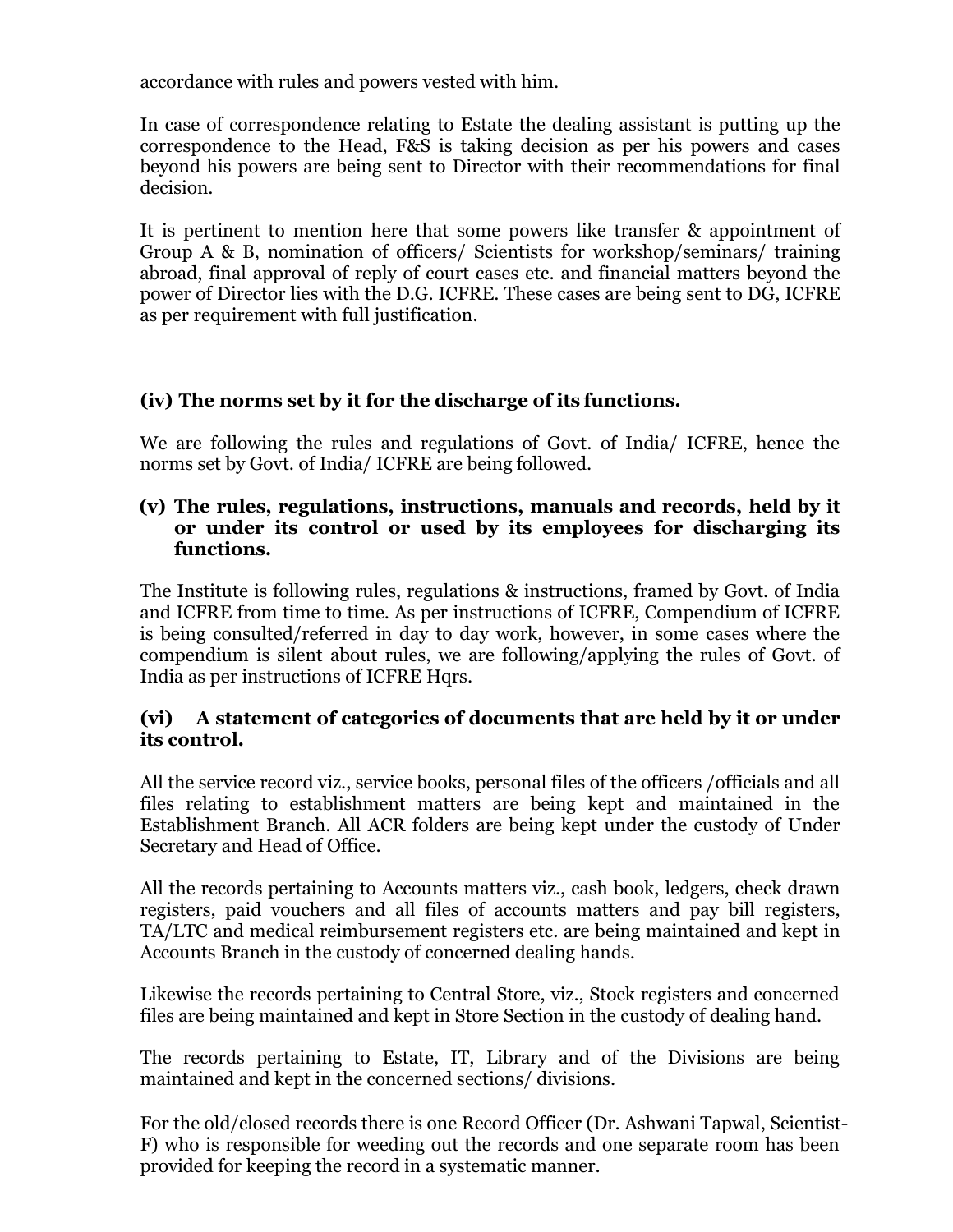#### **(vii) The particulars of any arrangement that exists for consultation with or representation by the members of the public in relation to the formulation of its policy or implementation thereof.**

The particulars relating to the research policy are being prepared and compiled by the Group Coordinator (Research) HFRI, Shimla as under:

Preparation of Annual Action Plans/ Policy or implementation, thereof, we are ensuring representation of members of public. There is an existing apex body called Research Advisory Group (R.A.G.) is a composite group of research users, researchers & research managers and has a regional character with subject area experts of national/ international eminence.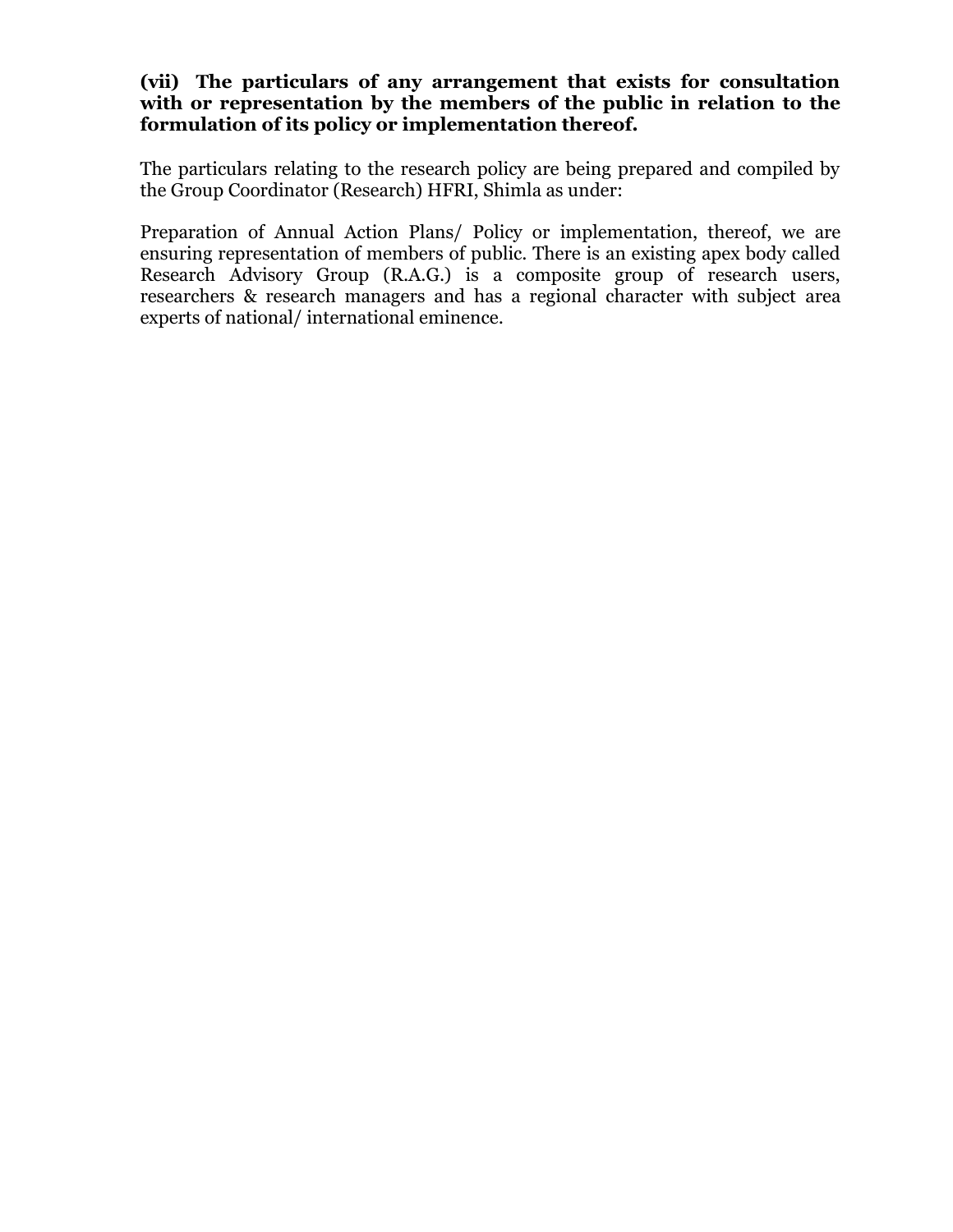## **The constitution of RAG's is as follows:-**

| $\mathbf{1}$ . | Director of the Institute                                          | Chairman       |                             |
|----------------|--------------------------------------------------------------------|----------------|-----------------------------|
| 2.             | DDG (Res.) or his nominee/ADG( $P\&P$ )                            | Co-Chairman    |                             |
| 3.             | Representative of Pr.C.C.F's (of jurisdiction of states)           |                |                             |
|                | (Senior Officers directly dealing with forestry research)          | Member         | 3                           |
| 4.             | Senior Scientist of the Institute                                  | Member         | 2                           |
| 5.             | Senior Forestry Professional of the Institute                      | Member         | $\mathcal{D}_{\mathcal{L}}$ |
| 6.             | Representative of the University dealing with forestry             |                |                             |
|                | of the rank of Dean or Head of Forestry Deptt.                     | Member         |                             |
| 7.             | Representative of Non-Governmental                                 |                |                             |
|                | Organization (NGO) dealing with forestry $\&$<br>forestry research | Member         |                             |
| 8              | Representative of forest based industry                            | Member         |                             |
| 9.             | Retired eminent Scientist having professional interest             |                |                             |
|                | in forestry                                                        | Member         |                             |
| 10.            | Retired eminent Forest Officer having experience &                 |                |                             |
|                | interest in forestry research                                      | Member         |                             |
| 11.            | Coordinator-Research                                               | Member Secy. 1 |                             |

## **Role of RAG:**

- 1. To revise research programme and new research proposals at the institute every year.
- 2. To consider and provide advice on regional requirements for forest research over the whole spectrum of activities affecting forests & tree in land management.
- 3. To review the progress and results from all research projects.
- 4. To recommend annual research programs and level of budget allocation to the relevant Institute.

By representation of above including NGO's in formulation of plans, the representation of public was also ensured and the requirement of present day in forestry research is being assessed through the meetings of this group. As per recommendations of RAG, the projects are being formulated and implemented.

There is another apex body of ICFRE known as "Research Policy Committee" (RPC). The main role of this committee is to review other research projects cleared by RAG of its Institute and to recommend the projects with prioritization for implementation in various Institutes.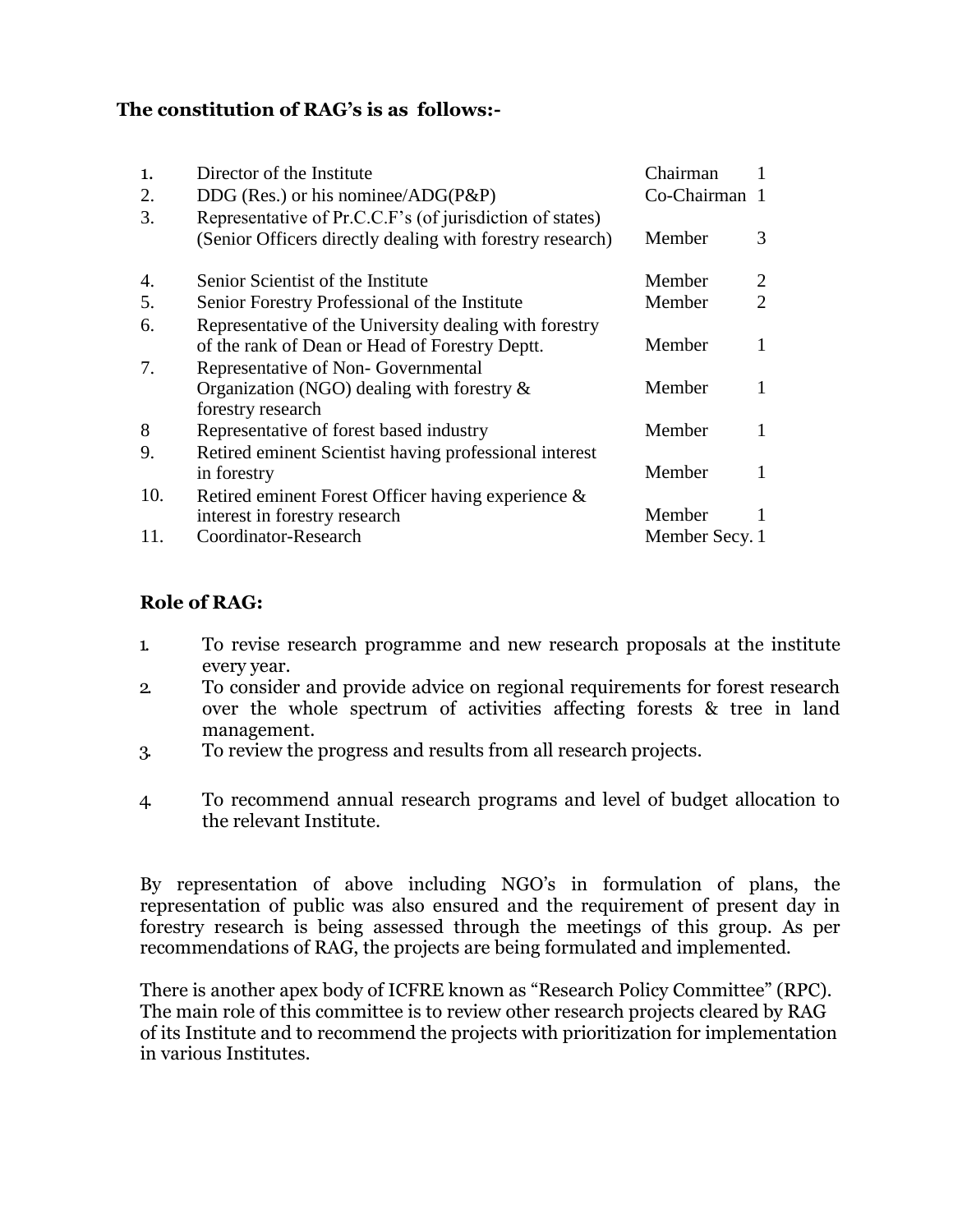**(viii) A statement of boards, councils, committees and other bodies consisting of two or more persons constituted as its part or for the purpose of its advice, and as to whether meeting of those boards, councils, committees and other bodies are open to the public, or the minutes of such meetings are accessible for public and ICFRE Headquarters be informed accordingly.**

There are Research Advisory Committee, Senior Purchase Committee, Technical Evaluation Committee, House Allotment Committee and Departmental Promotion Committee in this Institute. The activities of the Committees are not open to the public.

|                         | <b>Contact Numbers of Himalayan Forest Research Institute, Shimla (HP)</b> |                          |                 |                   |             |  |  |  |  |
|-------------------------|----------------------------------------------------------------------------|--------------------------|-----------------|-------------------|-------------|--|--|--|--|
| S.No.                   | Name of Officer                                                            | <b>Direct</b><br>No.     | <b>Intercom</b> | <b>Intercom</b>   | Mobile No.  |  |  |  |  |
|                         |                                                                            | <b>Office</b>            | <b>Office</b>   | <b>Residence</b>  |             |  |  |  |  |
| $\mathbf{1}$            | Dr. S.S. Samant, Director                                                  | 2626778                  | 101             | 2624392,<br>152   | 98163-16318 |  |  |  |  |
| $\overline{2}$          | Sh. Dinesh Dhiman, Pvt. Secy.                                              | 2626778                  | 122             |                   | 94188-62341 |  |  |  |  |
| 3                       | Dr. Sandeep Sharma, GCR                                                    |                          | 119             |                   | 94181-29759 |  |  |  |  |
| 4                       | Dr. R.K. Verma, HOO                                                        | $\blacksquare$           | 102             |                   | 94181-89326 |  |  |  |  |
| 5                       | Dr. Sandeep Sharma                                                         |                          | 116             |                   | 94181-29759 |  |  |  |  |
| 6                       | Sh. Jagdish Singh                                                          |                          | 106             |                   | 94180-71421 |  |  |  |  |
| $\overline{\mathbf{z}}$ | Dr.Ranjeet Kumar                                                           | $\overline{a}$           | 109             |                   | 89883-78338 |  |  |  |  |
| 8                       | Dr.Ashwani Tapwal                                                          | $\overline{a}$           | 114             |                   | 94180-65960 |  |  |  |  |
| 9                       | Sh. Dinesh Paul, DCF                                                       |                          | 104             |                   | 94184-85282 |  |  |  |  |
| 10                      | Sh. Neelesh Yadav                                                          |                          | 149             |                   | 94113-85495 |  |  |  |  |
| 11                      | Dr.Pawan Kumar                                                             | $\qquad \qquad -$        | 108             |                   | 94180-55916 |  |  |  |  |
| 12                      | Dr.Vaneet Jishtu,                                                          | $\qquad \qquad -$        | 112             |                   | 94182-32954 |  |  |  |  |
| 13                      | Sh. P.S. Negi                                                              | $\overline{\phantom{0}}$ | 105             |                   | 94181-60802 |  |  |  |  |
| 14                      | Dr.SwaranLata,                                                             | $\overline{\phantom{0}}$ | 107             |                   | 94590-94815 |  |  |  |  |
| 15                      | Sh Balkrishna Tiwari                                                       |                          | 123             |                   | 94502-13274 |  |  |  |  |
| 16                      | Sh Praveen Rawat                                                           |                          | 148             |                   | 94589-69970 |  |  |  |  |
| 17                      | IT Cell                                                                    |                          | 111             |                   | 70187-01471 |  |  |  |  |
| 18                      | Visitor room                                                               |                          | 147             |                   |             |  |  |  |  |
| 19                      | Smt. Savita Banyal                                                         | $\overline{\phantom{0}}$ | 120             |                   | 70187-17417 |  |  |  |  |
| 20                      | Dr. Ashwani Kumar                                                          |                          | 139             | $\qquad \qquad -$ | 94180-21880 |  |  |  |  |
| 21                      | Dr.Joginder Singh                                                          |                          | 143             |                   | 80910-02464 |  |  |  |  |
| 22                      | Sh. Akhil Kumar                                                            |                          | 144             |                   | 82191-76923 |  |  |  |  |
| 23                      | Sh. Vinod Kumar                                                            | $\blacksquare$           | 141             | $\blacksquare$    | 98166-82006 |  |  |  |  |
| 24                      | Smt. Shilpa/ Sh. Dushyant Kumar                                            |                          | 124             |                   | 70187-99617 |  |  |  |  |
| 25                      | Sh. Jawala Prasad                                                          |                          | 142             |                   | 98170-67501 |  |  |  |  |
| 26                      | Sh. Kuldesh Kumar                                                          | $\blacksquare$           | 140             |                   | 94183-42954 |  |  |  |  |
| 27                      | Sh. Rakesh Kashyap                                                         | $\overline{a}$           | 126             |                   | 94595-41003 |  |  |  |  |
| 28                      | Estate                                                                     |                          | 125             |                   | 82192-08760 |  |  |  |  |
| 29                      | Cashier                                                                    |                          | 127             |                   | 86288-91912 |  |  |  |  |
| 30                      | <b>Store</b>                                                               |                          | 134             |                   | 94188-53157 |  |  |  |  |
| 31                      | Sh Guler Singh                                                             |                          | 128             |                   | 94595-41003 |  |  |  |  |
| 32                      | Sh. Rohit Kumar/ Sh B. S. negi                                             |                          | 130             |                   | 82190-50967 |  |  |  |  |
| 33                      | Diary/Dispatch                                                             |                          | 129             |                   |             |  |  |  |  |

#### **(ix) Directory of its officers and employees**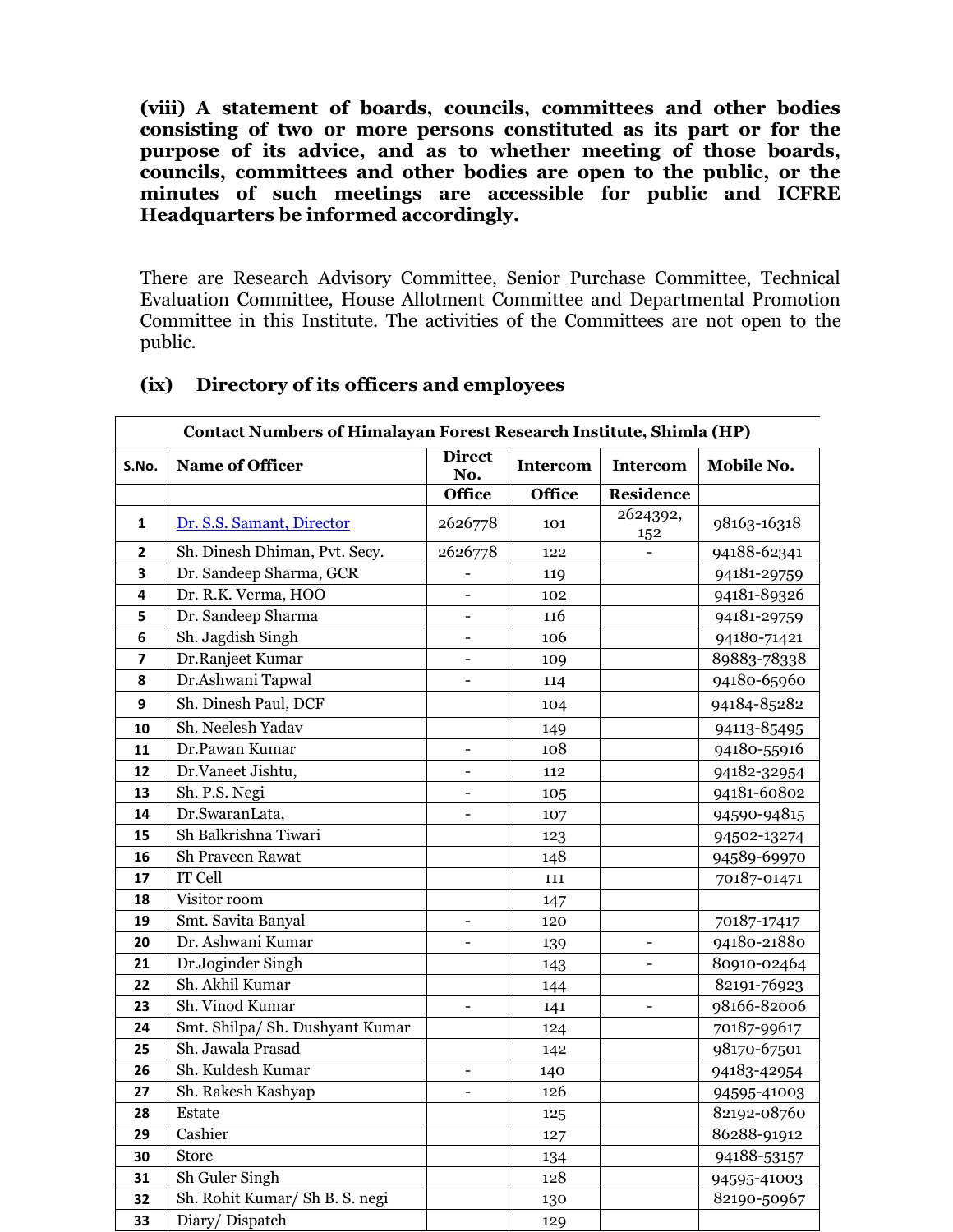| 34 | Library                    |                          | 136 | 98162-14841 |
|----|----------------------------|--------------------------|-----|-------------|
| 35 | Sh. Kartar Singh, FRO      |                          | 137 | 94180-57322 |
| 36 | <b>Extension Div. Room</b> |                          | 117 | 98165-90718 |
| 37 | <b>SFM Lab</b>             |                          | 145 |             |
| 38 | <b>GTI Lab</b>             |                          | 146 |             |
| 39 | FPD Lab                    |                          | 135 |             |
| 40 | FE & CC                    | $\overline{\phantom{0}}$ | 115 |             |
| 41 | Reception                  |                          | 100 |             |
| 42 | <b>FGR Room</b>            |                          | 152 |             |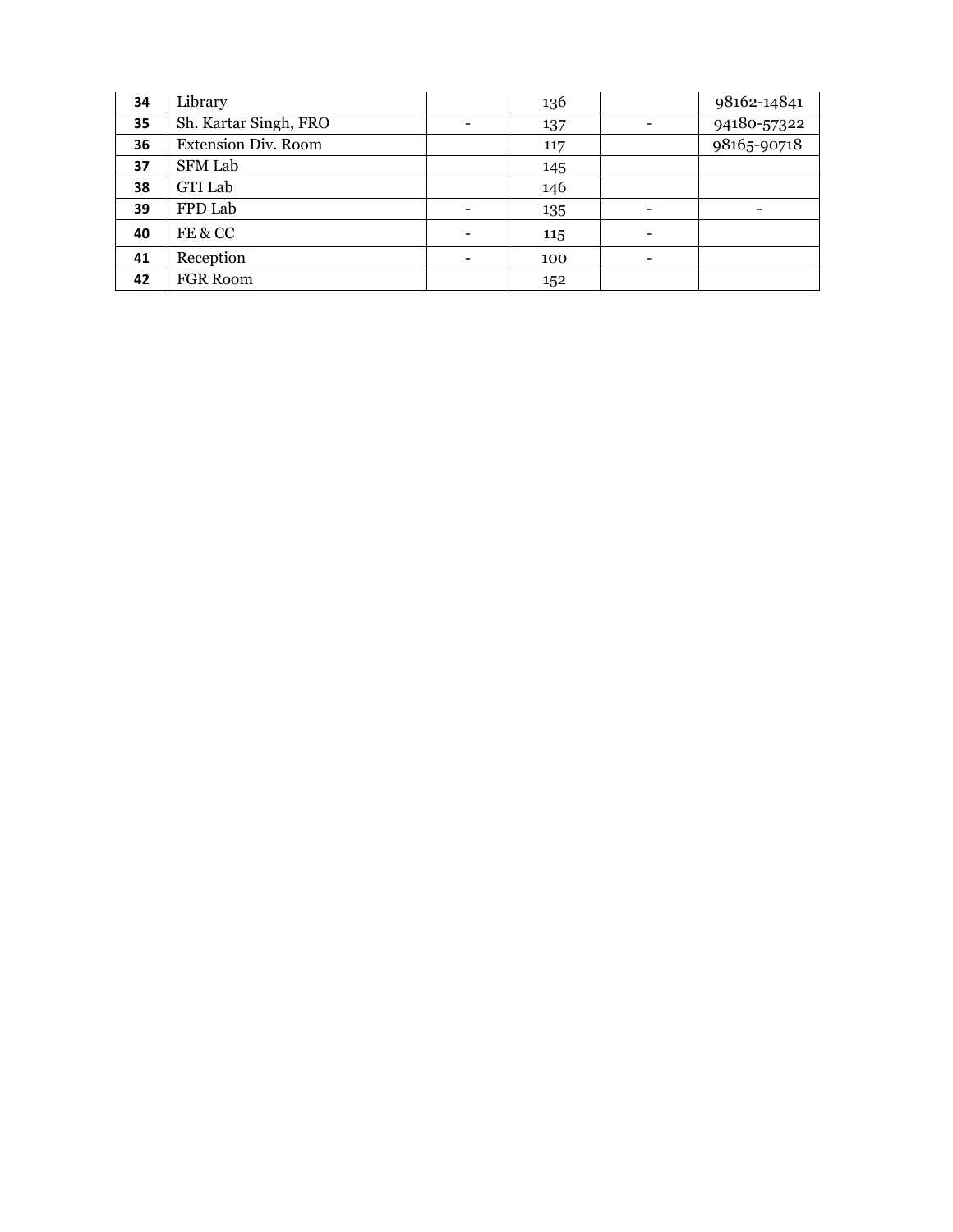**(x) Any other information, which the section deem fit to be placed in this document pertaining to the section.**

|                       | Men in Position as on date (09/12/2021) |                                      |                              |                    |                                                |  |  |  |  |  |
|-----------------------|-----------------------------------------|--------------------------------------|------------------------------|--------------------|------------------------------------------------|--|--|--|--|--|
| Sr.<br>N <sub>0</sub> | <b>Name of Posts</b>                    | <b>Sanctioned</b><br><b>Strength</b> | Name of officer/<br>official | <b>Designation</b> | Date of<br>Retirement /<br><b>Repatriation</b> |  |  |  |  |  |
| 1                     | Director                                |                                      | Dr. S. S. Samant             | Director           |                                                |  |  |  |  |  |
|                       | C.F (Deputation)                        |                                      |                              | C.F                | Vacant                                         |  |  |  |  |  |
| $\overline{2}$        | DCF (Deputation)                        | $\overline{2}$                       | Sh. Dinesh Paul              | Dy.C.F.            | 31-12-2023                                     |  |  |  |  |  |
| 3                     |                                         |                                      | Dr. Sandeep Sharma           | Scientist-G        | 31-07-2026                                     |  |  |  |  |  |
| $\overline{4}$        | <b>Scientists</b>                       |                                      | Dr. Raj Kumar Verma          | Scientist-G        | 31-08-2026                                     |  |  |  |  |  |
| 5                     |                                         | 12                                   | Sh. Jagdish Singh            | Scientist-F        | 31-10-2024                                     |  |  |  |  |  |
| 6                     |                                         |                                      | Dr. Ashwani Tapwal           | Scientist-F        | 30-11-2034                                     |  |  |  |  |  |
| 7                     |                                         |                                      | Dr. Ranjeet Kumar            | Scientist-E        | 30-09-2035                                     |  |  |  |  |  |
| 8                     |                                         |                                      | Dr. Pawan Kumar              | Scientist-E        | 30-09-2035                                     |  |  |  |  |  |
| 9                     |                                         |                                      | Dr. Vaneet Jishtu            | Scientist-E        | 30-09-2025                                     |  |  |  |  |  |

**i) Details of superannuation/ repatriation of Group A, B ,C & D staff of this Institute**

| 10 |               |    | Dr. Neelesh Yadav     | Scientist-E | 30-07-2034 |
|----|---------------|----|-----------------------|-------------|------------|
|    |               |    |                       |             |            |
| 11 |               |    | Sh. Pitamber S. Negi  | Scientist-D | 31-12-2030 |
| 12 |               |    | Dr. Swaran Lata       | Scientist-D | 31-01-2046 |
| 13 |               |    | Dr. Balkrishan Tiwari | Scientist-B | 31-10-2047 |
| 14 |               |    | Sh. Parvin Rawat      | Scientist-B | 30-09-2052 |
| 15 | Techncial     | 07 | Dr Joginder Singh     | <b>CTO</b>  | 31-08-2039 |
| 16 | Category-III  |    | Sh. Akhil Kumar       | <b>CTO</b>  | 31-07-2044 |
| 17 | (CTO) and     |    | Sh. Vinod Kumar       | <b>CTO</b>  | 31-03-2040 |
| 18 | Techncial     |    | Smt. Savita Kumari    | <b>CTO</b>  | 30-06-2043 |
|    | Category-II   |    | Banyal                |             |            |
| 19 | (Technical)   |    | Dr. Ashwani Kumar     | <b>CTO</b>  | 31-07-2042 |
| 20 | Assistants)   |    | Smt. Shilpa           | <b>CTO</b>  | 31-07-2043 |
| 21 |               |    | Sh. Kuldesh Kumar     | <b>TO</b>   | 31-03-2049 |
| 22 |               |    | Ms. Neha Thakur       | TA          | 31-08-2055 |
| 23 | Technical     | 17 | Sh. Dushyant Kumar    | <b>STO</b>  | 31-03-2036 |
| 24 | Category-I    |    | Sh. Jawala Prasad     | <b>STO</b>  | 31-10-2039 |
| 25 | (Technicians) |    | Smt. Drishti Sharma   | Sr. Tech.   | 30-04-2046 |
| 26 | Lab/          |    | Smt. Sonika Sharma    | Sr. Tech.   | 31-12-2046 |
| 27 | Maintenance   |    | Sh Kulwant Rai        | Sr. Tech.   | 31-12-2046 |
| 28 |               |    | Sh. Vipin Kumar       | Sr. Tech.   | 30-09-2053 |
| 29 |               |    | Sh. Shyam Sunder      | Sr. Tech.   | 30-04-2045 |
| 30 |               |    | Sh. Rajender Pal      | Sr. Tech.   | 30-06-2040 |
| 31 |               |    | Sh. Manjeet Kumar     | Technician  | 31-03-2055 |
| 32 |               |    | Sh. Vinay Chauhan     | Technician  | 31-07-2053 |
| 33 |               |    | Sh. Manoj Kumar       | Technician  | 31-07-2047 |
|    |               |    |                       |             |            |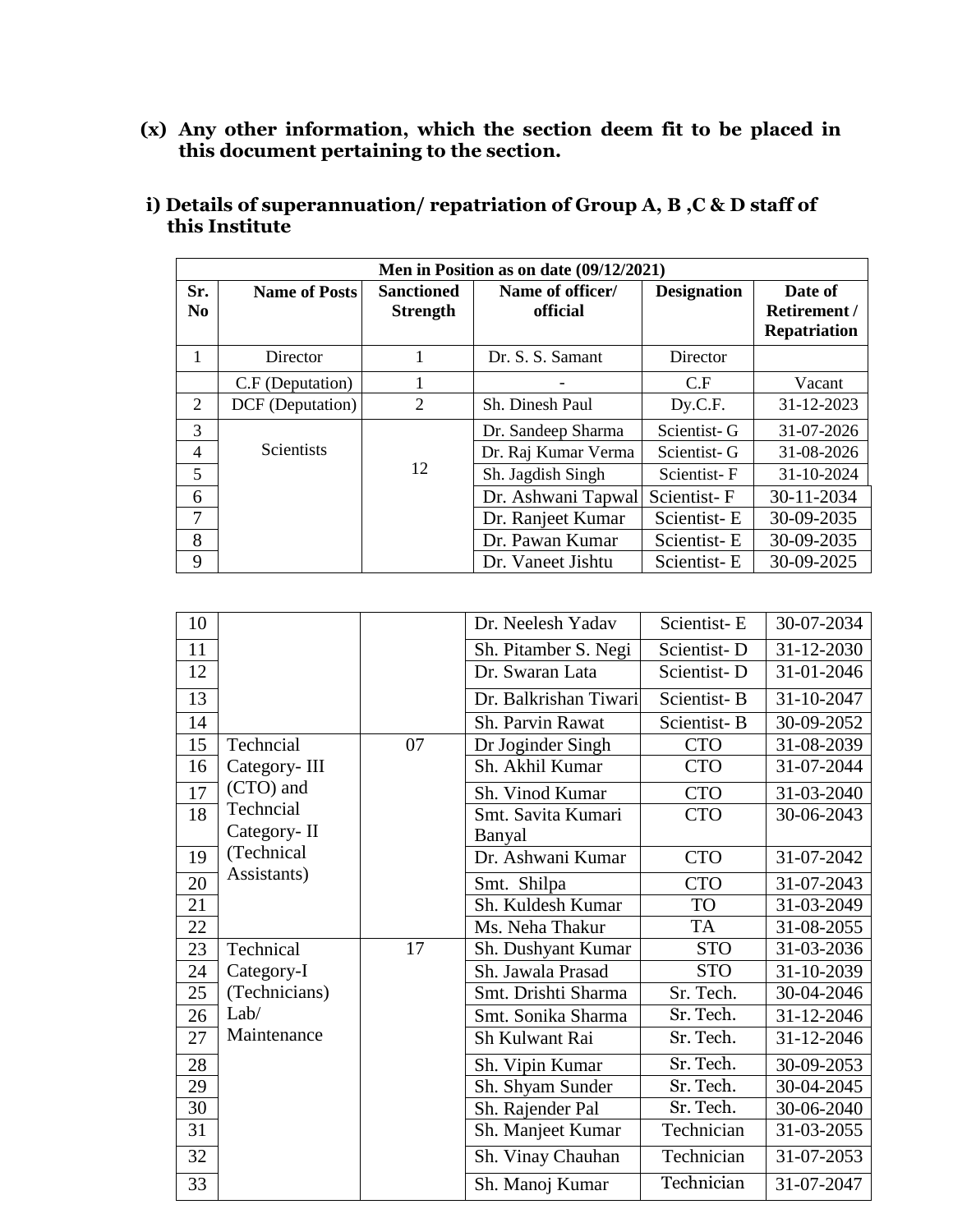| 34     |                          |                | Sh. Arun Kaushal              | Technician          | 31-07-2049 |
|--------|--------------------------|----------------|-------------------------------|---------------------|------------|
| 35     |                          |                | Sh. Swaraj Singh              | Technician          | 30-06-2047 |
| 36     |                          |                | Sh. Jiya Lal                  | Technician          | 30-11-2047 |
| 37     |                          |                | Sh. Umesh Kumar               | Elect. (Tech)       | 30-11-2055 |
| 38     |                          |                | Sh. Vikas Kumar               | Plumb. (Tech)       | 31-05-2057 |
| 39     | <b>FRO</b>               | $\overline{2}$ | Sh. Kartar Singh              | <b>FRO</b>          | 30-04-2023 |
| 40     |                          |                | Sh. Rakesh Sharma             | <b>FRO</b>          | 31-08-2026 |
| 41     | <b>Private Secretary</b> | $\mathbf{1}$   | Sh. Dinesh Dhiman             | <b>PS</b>           | 30-11-2019 |
| 42     | Sect.Officer (i/c)       | $\mathbf{1}$   | Sh. Rakesh Kumar              | Asstt/SO (i/c)      | 31-03-2027 |
| 43     | Assistant                | $\overline{5}$ | Sh. Badri Sain Negi           | Assistant           | 31-01-2029 |
| 44     |                          |                | Smt. Sunita Narwal            | Assistant           | 31-08-2035 |
| 45     |                          |                | Smt Krishna Lalhal            | Assistant           | 31-10-2023 |
| 46     |                          |                | Sh. Uma Shanker               | Assistant           | 31-03-2023 |
| 47     | Steno-Gr-I               | $\overline{2}$ | Smt. Narvada Pal              | Steno-Gr-I          | 31-07-2034 |
| 48     | <b>UDC</b>               | $\overline{5}$ | Sh. Guler Singh               | <b>UDC</b>          | 31-05-2049 |
| 49     |                          |                | Sh. Rohit Kumar               | <b>UDC</b>          | 30-11-2048 |
| 50     |                          |                | Sh. Raman Jeet                | <b>UDC</b>          | 31-05-2034 |
|        | <b>LDC</b>               | 5              |                               |                     |            |
| 51     | Driver                   | 3              | Sh. Raj Kumar                 | Driver              | 31-01-2032 |
| 52     |                          |                | Sh. Bishan Singh              | Driver              | 30-04-2052 |
| 53     |                          |                | Sh. Kuldeep Kumar             | Driver              | 31-12-2051 |
| 54     | Lib.Infor Asstt          | $\mathbf{1}$   | Smt Santosh Jamalta           | <b>LIA</b>          | 31-03-2042 |
| 55     | Dy Ranger                | $\overline{4}$ | Sh. Narender Sen<br>Dy Ranger |                     | 31-10-2027 |
| 56     |                          |                | Sh. Ramesh Chand              | Dy Ranger           | 31-07-2027 |
| 57     |                          |                | Sh. Sant Ram                  | Forester            | 28-02-2027 |
| 58     | Forester                 | 8              | Sh. Diwan Singh               | Forester            | 31-05-2028 |
| 59     |                          |                | Sh. Mohinder Singh            | Forester            | 31-12-2024 |
| 60     |                          |                | Sh. Murat Singh               | Forester            | 30-09-2029 |
| 61     |                          |                | Sh. Sachin Chauhan            | Forester            | 31-10-2040 |
| 62     |                          |                | Sh. Ajay Thakur               | Forester            | 30-10-2052 |
| 63     |                          |                | Sh. Sunil Sharma              | Forester            | 31-07-2053 |
| 64     |                          |                | Sh. Pradeep Kumar             | Forester            | 31-01-2055 |
| 65     | <b>Forest Guard</b>      | 10             | Sh Virender Kumar             | <b>Forest Guard</b> | 30-06-2050 |
| 66     |                          |                | Sh. Susheel                   | <b>Forest Guard</b> | 28-02-2057 |
| 67     |                          |                | Smt. Sapna Thakur             | <b>Forest Guard</b> | 31-03-2054 |
| 68     |                          |                | Sh. Manesh Kumar              | <b>Forest Guard</b> | 30-04-2056 |
| 69     |                          |                | Sh. Lokesh                    | <b>Forest Guard</b> | 30-04-2058 |
| 70     |                          |                | Sh. Ugrasain                  | <b>Forest Guard</b> | 31-01-2057 |
| 71     |                          |                | Sh. Ankush Kumar              | <b>Forest Guard</b> | 31-08-2053 |
| $72\,$ |                          |                | Sh. Vikas Kumar               | <b>Forest Guard</b> | 28-02-2051 |
| 73     |                          |                | Sh. Ashish Ranjan             | <b>Forest Guard</b> | 31-12-2056 |
| 74     |                          |                | Sh. Subham Malvia             | <b>Forest Guard</b> | 31-03-2056 |
| 75     | MTS/MTS(SK)              | .17            | Sh. Rakesh Kumar              | <b>MTS</b>          | 31-05-2024 |
| 76     |                          |                | Sh. Roop Lal                  | <b>MTS</b>          | 28-02-2029 |
| 77     |                          |                | Sh. Vinod Kumar               | <b>MTS</b>          | 31-03-2028 |
| 78     |                          |                | Sh. Dharam Singh              | <b>MTS</b>          | 30-06-2029 |
| 79     |                          |                | Sh. Sanjeev Kumar             | <b>MTS</b>          | 31-12-2048 |
| 80     |                          |                | Sh. Sudesh Kumar              | <b>MTS</b>          | 30-04-2048 |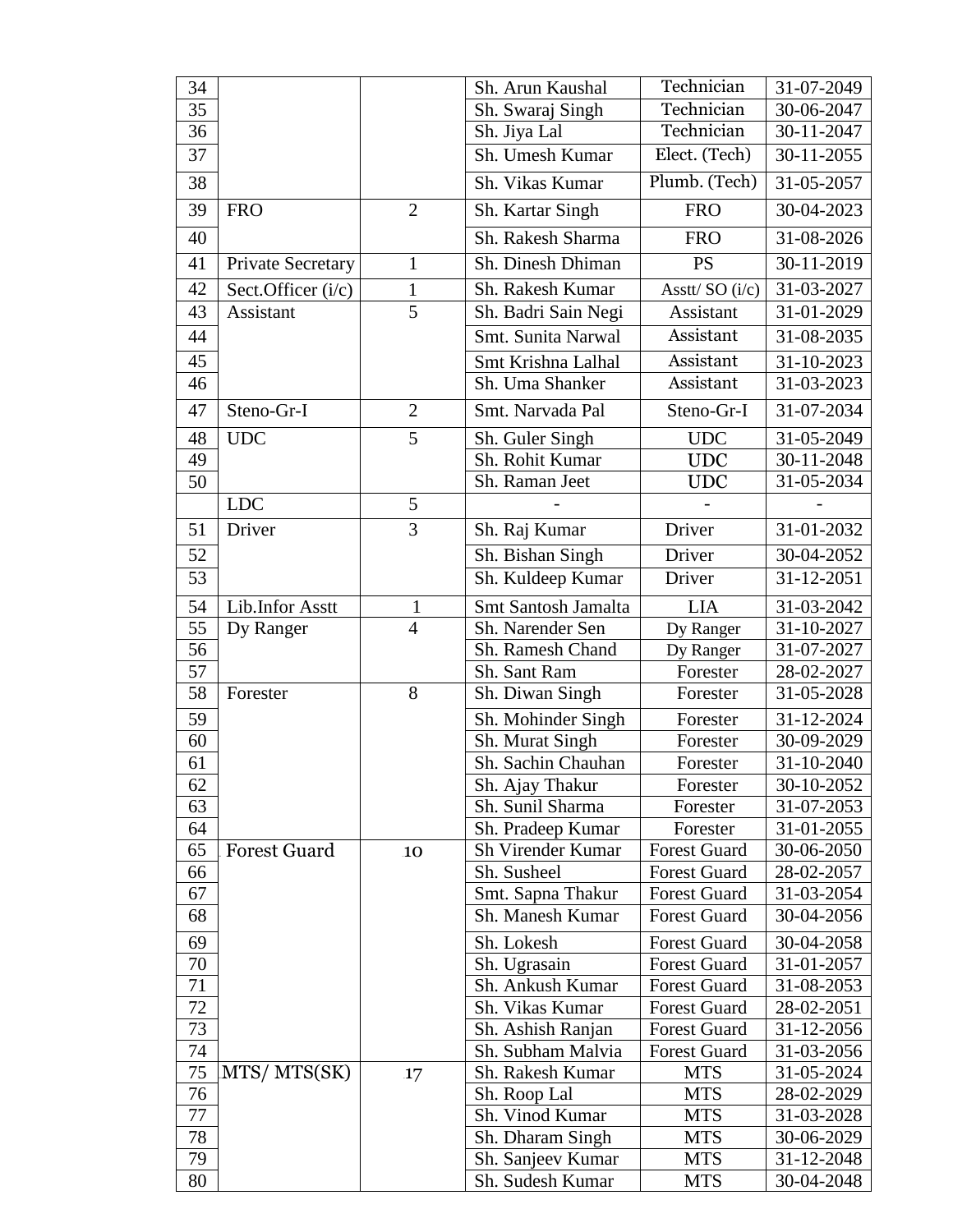| 81              | Sh. Narender Kumar | <b>MTS</b> | 30-04-2051 |
|-----------------|--------------------|------------|------------|
| 82              | Sh. Ashok Kumar    | MTS (SK)   | 31-01-2025 |
| 83              | Sh. Chaman Lal     | MTS (SK)   | 31-12-2054 |
| 84              | Sh. Anil Kumar     | <b>MTS</b> | 31-08-2040 |
| 85              | Sh. Ram Krishan    | <b>MTS</b> | 31-03-2041 |
| 86              | Sh. Karam Singh    | <b>MTS</b> | 31-03-2032 |
| $\overline{87}$ | Sh. Sahil          | <b>MTS</b> | 31-01-2058 |
| 88              | Sh. Rohtash        | <b>MTS</b> | 30-06-2057 |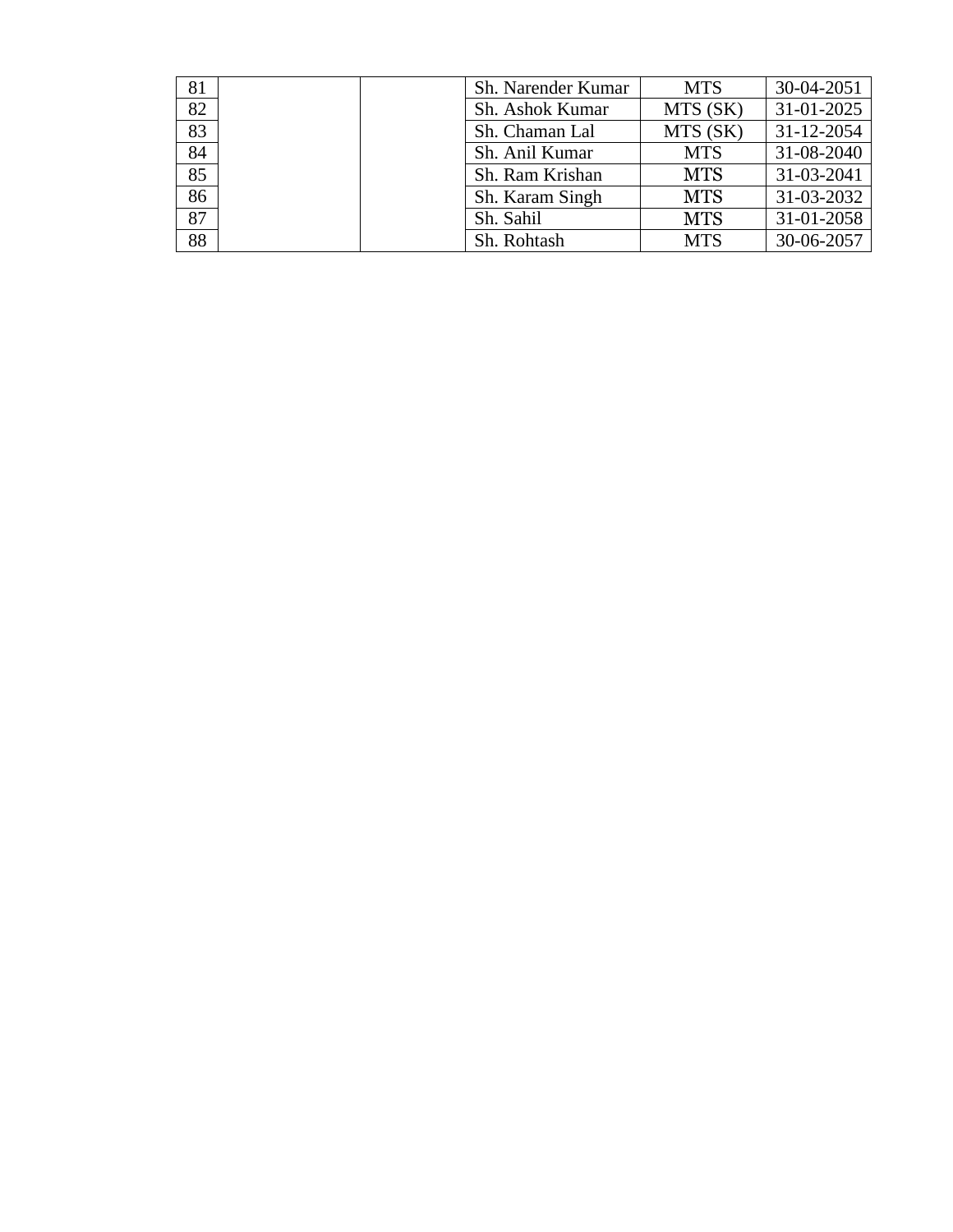#### **(xi) The monthly remuneration received by each of its officers and employees including the system of compensation as provided in its regulations.**

|                       | Men in Position as on date (09/12/2021) |                                      |                              |                    |                  |  |  |  |  |  |
|-----------------------|-----------------------------------------|--------------------------------------|------------------------------|--------------------|------------------|--|--|--|--|--|
| Sr.<br>N <sub>0</sub> | <b>Name of Posts</b>                    | <b>Sanctioned</b><br><b>Strength</b> | Name of officer/<br>official | <b>Designation</b> | <b>Basic Pay</b> |  |  |  |  |  |
| 1                     | Director                                |                                      | Dr. S. S. Samant             | Director           | 211800           |  |  |  |  |  |
| 2                     | DCF (Deputation)                        | 2                                    | Sh. Dinesh Paul              | Dy.C.F.            | 78500            |  |  |  |  |  |
| 3                     |                                         |                                      | Dr. Sandeep Sharma           | Scientist-G        | 199600           |  |  |  |  |  |
| $\overline{4}$        | <b>Scientists</b>                       |                                      | Dr. Raj Kumar Verma          | Scientist-G        | 199600           |  |  |  |  |  |
| 5                     |                                         | 12                                   | Sh. Jagdish Singh            | Scientist-F        | 171100           |  |  |  |  |  |
| 6                     |                                         |                                      | Dr. Ashwani Tapwal           | Scientist-F        | 142700           |  |  |  |  |  |
| 7                     |                                         |                                      | Dr. Ranjeet Kumar            | Scientist-E        | 142700           |  |  |  |  |  |
| 8                     |                                         |                                      | Dr. Pawan Kumar              | Scientist-E        | 134500           |  |  |  |  |  |
| 9                     |                                         |                                      | Dr. Vaneet Jishtu            | Scientist-E        | 123100           |  |  |  |  |  |

| 10 |               |    | Dr. Neelesh Yadav     | Scientist-E   | 126800 |
|----|---------------|----|-----------------------|---------------|--------|
| 11 |               |    | Sh. Pitamber S. Negi  | Scientist-D   | 88700  |
| 12 |               |    | Dr. Swaran Lata       | Scientist-D   | 81200  |
| 13 |               |    | Dr. Balkrishan Tiwari | Scientist-B   | 57800  |
| 14 |               |    | Sh. Parveen Rawat     | Scientist-B   | 57800  |
| 15 | Techncial     | 07 | Dr Joginder Singh     | <b>CTO</b>    | 86100  |
| 16 | Category-III  |    | Sh. Akhil Kumar       | <b>CTO</b>    | 86100  |
| 17 | (CTO) and     |    | Sh. Vinod Kumar       | <b>CTO</b>    | 86100  |
| 18 | Techncial     |    | Smt. Savita Kumari    | <b>CTO</b>    | 86100  |
|    | Category-II   |    | Banyal                |               |        |
| 19 | (Technical    |    | Dr. Ashwani Kumar     | <b>CTO</b>    | 83600  |
| 20 | Assistants)   |    | Smt. Shilpa           | <b>CTO</b>    | 83600  |
| 21 |               |    | Sh. Kuldesh Kumar     | <b>TO</b>     | 47600  |
| 22 |               |    | Ms. Neha Thakur       | <b>TA</b>     | 29200  |
| 23 | Technical     | 17 | Sh. Dushyant Kumar    | <b>STO</b>    | 57800  |
| 24 | Category-I    |    | Sh. Jawala Prasad     | <b>STO</b>    | 57800  |
| 25 | (Technicians) |    | Smt Drishti Sharma    | Sr. Tech.     | 28700  |
| 26 | Lab/          |    | Smt. Sonika Sharma    | Sr. Tech.     | 28700  |
| 27 | Maintenance   |    | Sh. Kulwant Rai       | Sr. Tech.     | 28700  |
| 28 |               |    | Sh. Vipin Kumar       | Sr. Tech.     | 28700  |
| 29 |               |    | Sh. Shyam Sunder      | Sr. Tech.     | 28700  |
| 30 |               |    | Sh. Rajender Pal      | Sr. Tech.     | 33300  |
| 31 |               |    | Sh. Manjeet Kumar     | Technician    | 23100  |
| 32 |               |    | Sh. Vinay Chauhan     | Technician    | 23100  |
| 33 |               |    | Sh. Manoj Kumar       | Technician    | 23800  |
| 34 |               |    | Sh. Arun Kaushal      | Technician    | 23800  |
| 35 |               |    | Sh. Swaraj Singh      | Technician    | 23800  |
| 36 |               |    | Sh. Jiya Lal          | Technician    | 23800  |
| 37 |               |    | Sh. Umesh Kumar       | Elect. (Tech) | 20500  |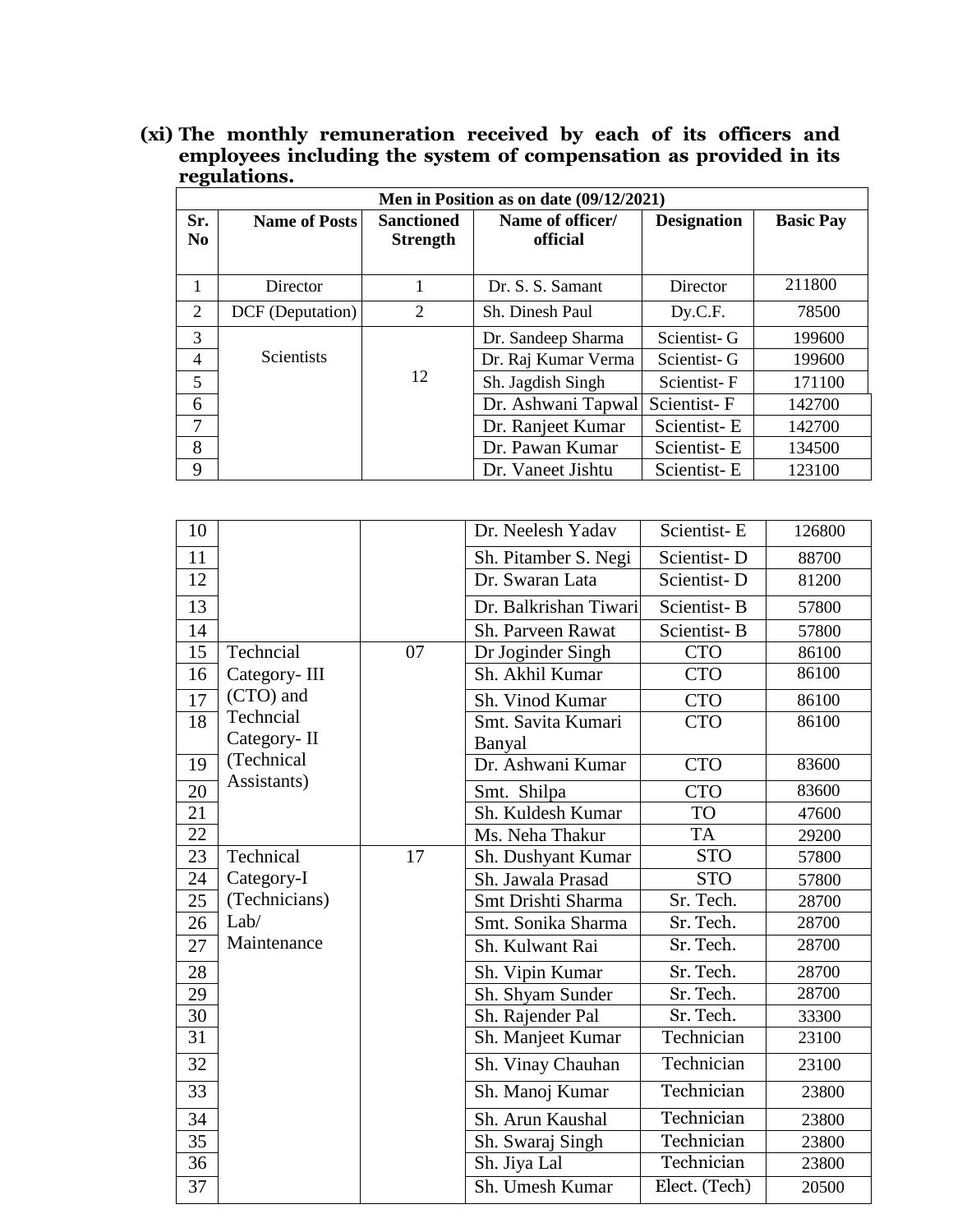| 38       |                     |                | Plumb. (Tech)<br>Sh. Vikas Kumar       |                          | 20500          |
|----------|---------------------|----------------|----------------------------------------|--------------------------|----------------|
| 39       | <b>FRO</b>          | $\overline{2}$ | Sh. Kartar Singh                       | <b>FRO</b>               | 50500          |
| 40       |                     |                | Sh. Rakesh Sharma                      | <b>FRO</b>               | 44900          |
| 41       | Private Secretary   | $\mathbf{1}$   | Sh. Dinesh Dhiman                      | <b>PS</b>                | 64100          |
| 42       | Sect.Officer (i/c)  | $\mathbf{1}$   | Sh. Rakesh Kumar                       | Asstt/SO (i/c)           | 55200          |
| 43       | Assistant           | $\overline{5}$ | Sh. Badri Sain Negi                    | Assistant                | 55200          |
| 44       |                     |                | Smt. Sunita Narwal                     | Assistant                | 41100          |
| 45       |                     |                | Smt Krishna Lalhal                     | Assistant                | 41100          |
| 46       |                     |                | Sh. Uma Shanker                        | Assistant                | 41100          |
| 47       | Steno-Gr-I          | $\overline{2}$ | Smt. Narvada Pal                       | Steno-Gr-I               | 55200          |
| 48       | <b>UDC</b>          | 5              | Sh. Guler Singh                        | <b>UDC</b>               | 25500          |
| 49       |                     |                | Sh. Rohit Kumar                        | <b>UDC</b>               | 25500          |
| 50       |                     |                | Sh. Raman Jeet                         | <b>UDC</b>               | 32300          |
| 51       | Driver              | 3              | Sh. Raj Kumar                          | Driver                   | 44100          |
| 52       |                     |                | Sh. Bishan Singh                       | <b>Driver</b>            | 21100          |
| 53       |                     |                | Sh. Kuldeep Kumar                      | Driver                   | 21100          |
| 54       | Lib.Infor Asstt     | 1              | Smt Santosh Jamalta                    | <b>LIA</b>               | 53600          |
| 55       | Dy Ranger           | $\overline{4}$ | Sh. Narender Sen                       | Dy Ranger                | 44900          |
| 56       |                     |                | Sh. Ramesh Chand                       | Dy Ranger                | 44900          |
| 57       |                     |                | Sh. Sant Ram                           | Forester                 | 37600          |
| 58       | Forester            | 8              | Sh. Diwan Singh                        | Forester                 | 38100          |
| 59       |                     |                | Sh. Mohinder Singh                     | Forester                 | 38100          |
| 60       |                     |                | Sh. Murat Singh                        | Forester                 | 38100          |
| 61       |                     |                | Sh. Sachin Chauhan                     | Forester                 | 31400          |
| 62       |                     |                | Sh. Ajay Thakur                        | Forester                 | 27100          |
| 63       |                     |                | Sh. Sunil Sharma                       | Forester                 | 27100          |
| 64       |                     |                | Sh. Pradeep Kumar                      | Forester                 | 27100          |
| 65       | <b>Forest Guard</b> | 10             | Sh Virender Kumar                      | <b>Forest Guard</b>      | 23100          |
| 66       |                     |                | Sh. Susheel                            | <b>Forest Guard</b>      | 21100          |
| 67       |                     |                | Smt. Sapna Thakur                      | <b>Forest Guard</b>      | 21100          |
| 68       |                     |                | Sh. Manesh Kumar                       | <b>Forest Guard</b>      | 21100          |
| 69       |                     |                | Sh. Lokesh                             | <b>Forest Guard</b>      | 21100          |
| 70       |                     |                | Sh. Ugrasain                           | <b>Forest Guard</b>      | 19900          |
| 71       |                     |                | Sh. Ankush Kumar                       | <b>Forest Guard</b>      | 19900          |
| 72       |                     |                | Sh. Vikas Kumar                        | <b>Forest Guard</b>      | 19900          |
| 73       |                     |                | Sh. Ashish Ranjan                      | <b>Forest Guard</b>      | 19900          |
| 74       |                     |                | Sh. Subham Malvia                      | <b>Forest Guard</b>      | 19900          |
| 75       | MTS/MTS(SK)         | .17            | Sh. Rakesh Kumar                       | <b>MTS</b>               | 41100          |
| 76       |                     |                | Sh. Roop Lal                           | <b>MTS</b>               | 38600          |
| 77       |                     |                | Sh. Vinod Kumar                        | <b>MTS</b>               | 38600          |
| 78       |                     |                | Sh. Dharam Singh                       | <b>MTS</b>               | 38600          |
| 79       |                     |                | Sh. Sanjeev Kumar                      | <b>MTS</b><br><b>MTS</b> | 22800          |
| 80<br>81 |                     |                | Sh. Sudesh Kumar<br>Sh. Narender Kumar | <b>MTS</b>               | 22800<br>19100 |
| 82       |                     |                | Sh. Ashok Kumar                        | MTS (SK)                 | 41000          |
| 83       |                     |                | Sh. Chaman Lal                         | MTS (SK)                 | 19100          |
| 84       |                     |                | Sh. Anil Kumar                         | <b>MTS</b>               | 18500          |
|          |                     |                |                                        |                          |                |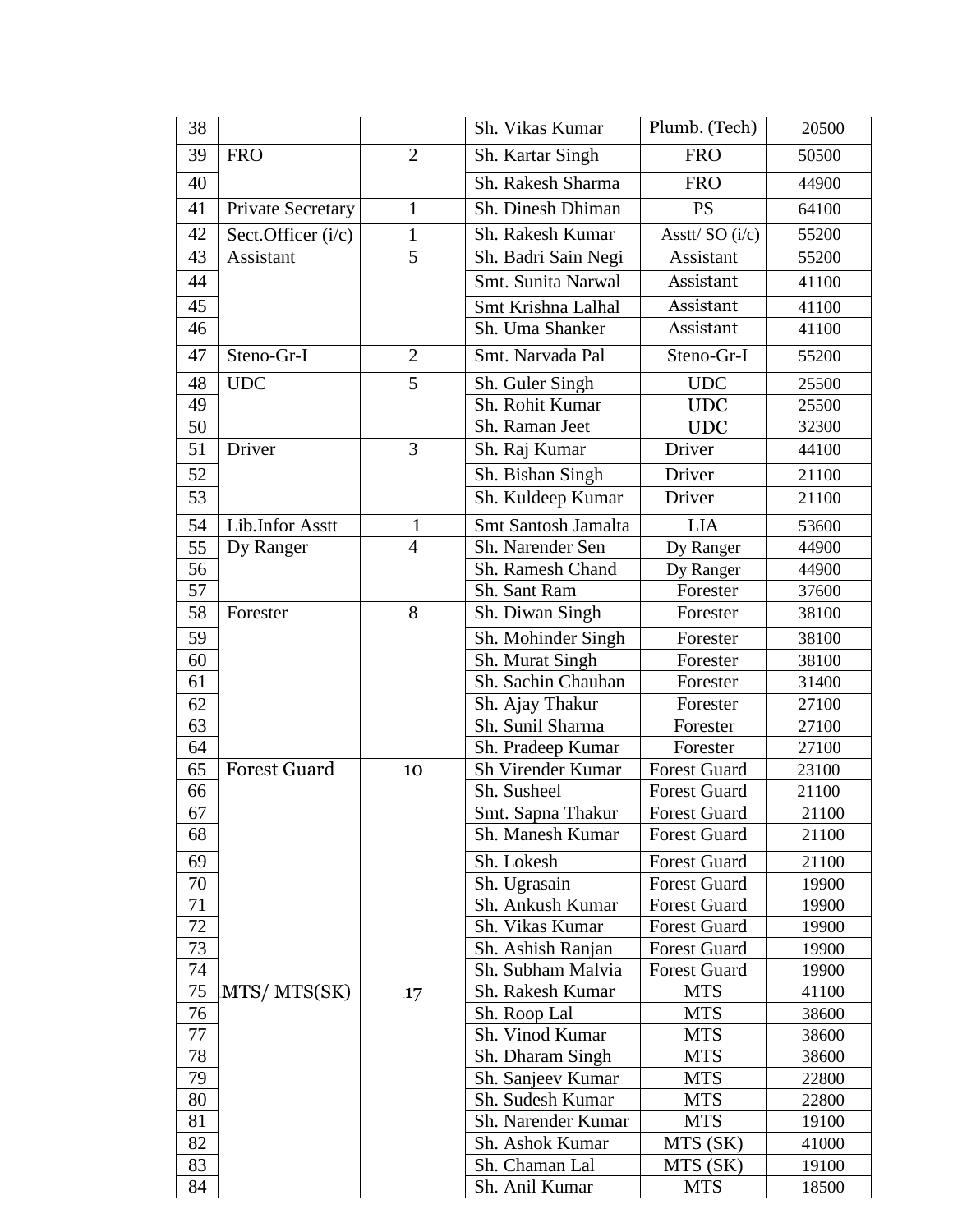| 85              |  | Sh. Ram Krishan | <b>MTS</b> | 18500 |
|-----------------|--|-----------------|------------|-------|
| $\frac{86}{87}$ |  | Sh. Karam Singh | <b>MTS</b> | 18500 |
|                 |  | Sh. Sahil       | MTS        | 18500 |
| 88              |  | Sh. Rohtash     | MTS        | 18500 |
|                 |  |                 |            |       |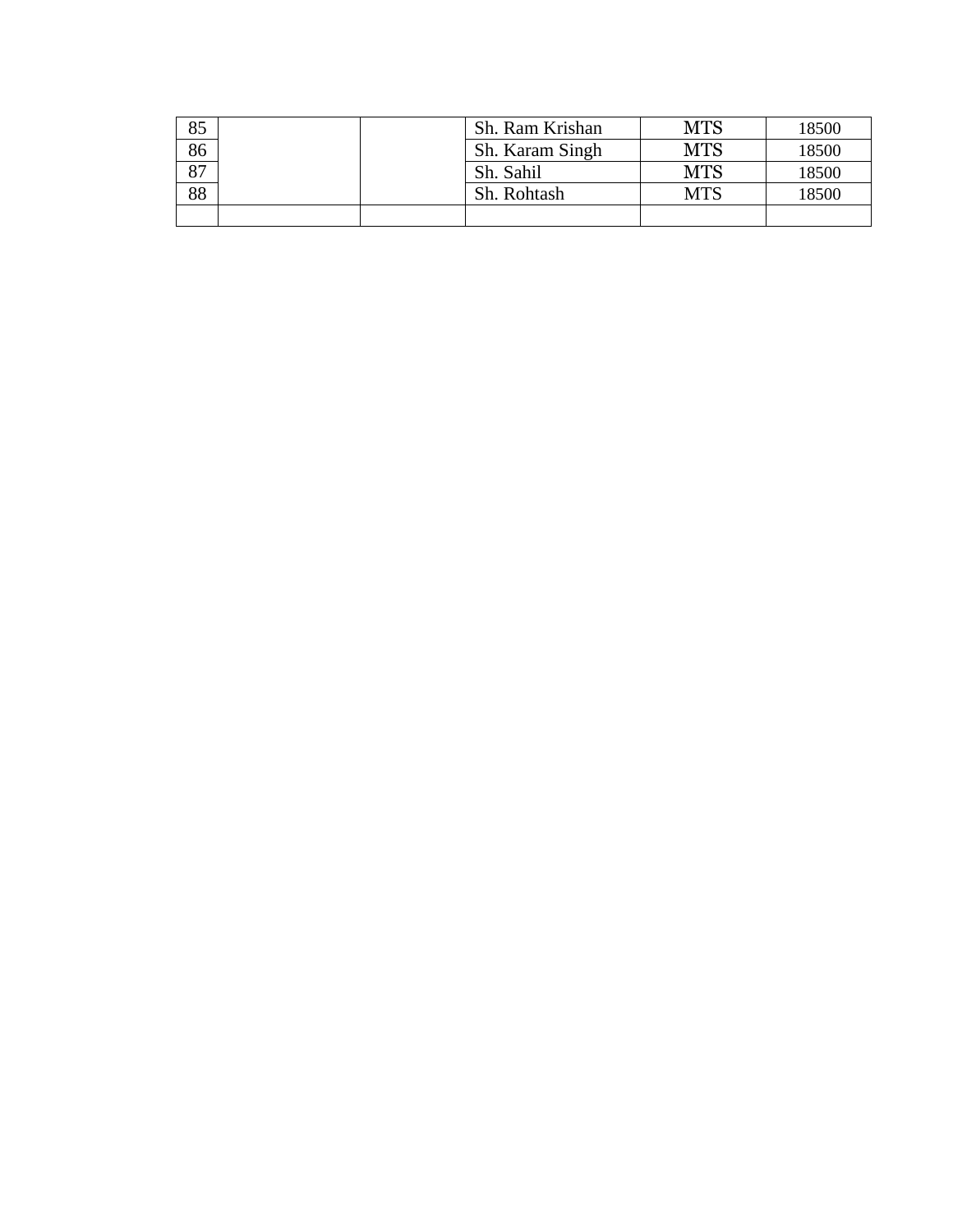#### **(xii) The budget allocated to each of its agency, indicating the particulars of all plans, proposed expenditures and reports on disbursements made;**

|                  | Expenditure Statement (in Rupees) for November, 2021 under PLAN"GC"Salary, other than Salary & Creation of<br><b>Capital</b><br><b>Assets</b> |                                    |                                |                                           |                                         |                                   |                                |  |  |  |  |
|------------------|-----------------------------------------------------------------------------------------------------------------------------------------------|------------------------------------|--------------------------------|-------------------------------------------|-----------------------------------------|-----------------------------------|--------------------------------|--|--|--|--|
|                  | Name of Institute: Himalayan Forest Research Institute, Shimla<br>$($ In Rs. $)$                                                              |                                    |                                |                                           |                                         |                                   |                                |  |  |  |  |
|                  | <b>BUDGET</b><br><b>HEAD</b>                                                                                                                  | <b>Budget allotment</b><br>2021-22 | Grant<br>received<br>till date | <b>Expenditure</b><br>up to last<br>month | <b>Expenditure</b><br>for Nov.,<br>2021 | Progressive<br>up to Nov,<br>2021 | Bal. at the<br>end of<br>month |  |  |  |  |
|                  | SUB-<br><b>COMPONE</b><br><b>NT"SALARI</b><br>ES"                                                                                             |                                    |                                |                                           |                                         |                                   |                                |  |  |  |  |
|                  | <b>GRANT B/F</b>                                                                                                                              |                                    | 62.39834                       |                                           |                                         |                                   |                                |  |  |  |  |
|                  | Grant<br>received<br>from ICFRE                                                                                                               |                                    | 70.00                          |                                           |                                         |                                   |                                |  |  |  |  |
|                  |                                                                                                                                               |                                    | 65.00                          |                                           |                                         |                                   |                                |  |  |  |  |
|                  |                                                                                                                                               |                                    | 65.00                          |                                           |                                         |                                   |                                |  |  |  |  |
|                  |                                                                                                                                               |                                    | 66.00                          |                                           |                                         |                                   |                                |  |  |  |  |
|                  |                                                                                                                                               |                                    | 122.47                         |                                           |                                         |                                   |                                |  |  |  |  |
|                  |                                                                                                                                               |                                    | 210.00                         |                                           |                                         |                                   |                                |  |  |  |  |
| i(a)<br>Ť.       | <b>Establishm</b><br>ent Exp.<br>Research                                                                                                     |                                    |                                |                                           |                                         |                                   |                                |  |  |  |  |
| 1                | Salary &<br>Allowances                                                                                                                        | 660.00                             |                                | 393.15705                                 | 48.44306                                | 441.60011                         | 218.39989                      |  |  |  |  |
| $\overline{2}$   | <b>OTA</b>                                                                                                                                    |                                    |                                |                                           |                                         | $\overline{\phantom{a}}$          |                                |  |  |  |  |
| 3                | Medical                                                                                                                                       | 5.25                               |                                | 1.99910                                   | 0.41442                                 | 2.41352                           | 2.83648                        |  |  |  |  |
| 4                | 10%<br>pension<br>Cont.of<br><b>ICFRE Emp</b>                                                                                                 | 20.00                              |                                | 10.77244                                  | 1.40486                                 | 12.17730                          | 7.82270                        |  |  |  |  |
| 5                | <b>Others</b><br>(Specify)                                                                                                                    |                                    |                                | ÷                                         |                                         |                                   |                                |  |  |  |  |
|                  | i)<br>Honorarium                                                                                                                              |                                    |                                |                                           |                                         |                                   |                                |  |  |  |  |
|                  | ii) LTC                                                                                                                                       | 5.00                               |                                | 0.04286                                   |                                         | 0.04286                           | 4.95714                        |  |  |  |  |
|                  | iii) New<br>Pension<br>Scheme                                                                                                                 | $\qquad \qquad \blacksquare$       |                                | $\blacksquare$                            | 6.82166                                 | 6.82166                           | $-6.82166$                     |  |  |  |  |
|                  | iv) Any other                                                                                                                                 | $\overline{\phantom{a}}$           |                                | $\overline{\phantom{a}}$                  |                                         | -                                 |                                |  |  |  |  |
|                  | <b>Sub Total</b>                                                                                                                              | 690.25                             |                                | 405.97145                                 | 57.08400                                | 463.05545                         | 227.19455                      |  |  |  |  |
| i(a)<br>ij.      | <b>Establishm</b><br>ent Exp.<br>Non-Res.                                                                                                     |                                    |                                |                                           |                                         |                                   |                                |  |  |  |  |
| 1                | Salary &<br>Allowances                                                                                                                        | 199.00                             |                                | 117.01607                                 | 13.59911                                | 130.61518                         | 68.38482                       |  |  |  |  |
| $\boldsymbol{2}$ | <b>OTA</b>                                                                                                                                    | $\qquad \qquad \blacksquare$       |                                | $\overline{\phantom{a}}$                  | $\overline{\phantom{a}}$                | 0                                 | 0                              |  |  |  |  |
| 3                | Medical                                                                                                                                       | 5.65                               |                                | 1.02240                                   | 0.31404                                 | 1.33644                           | 1.31356                        |  |  |  |  |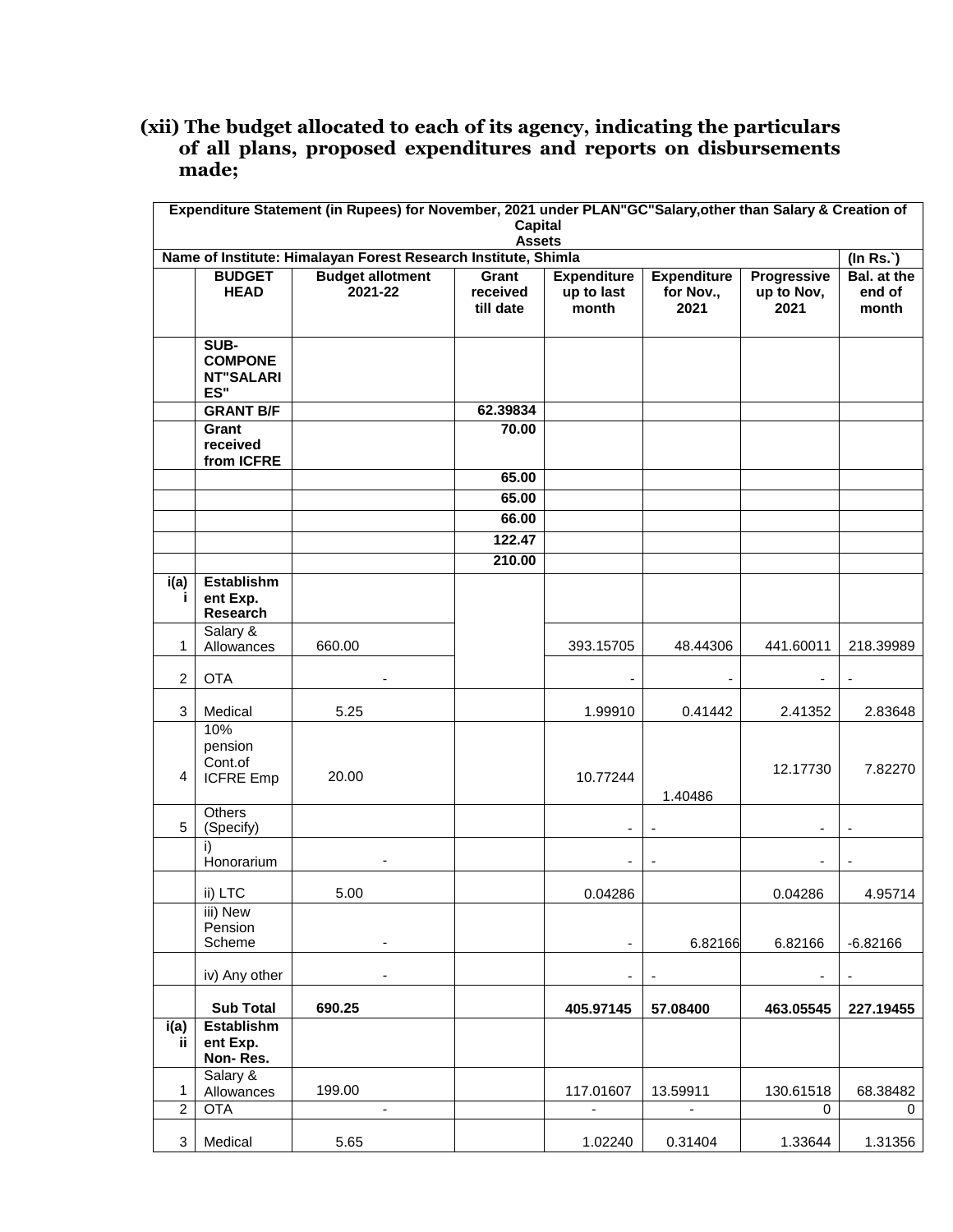|                | 10%<br>pension                                          |        |                          |                |                          |                          |                     |                     |
|----------------|---------------------------------------------------------|--------|--------------------------|----------------|--------------------------|--------------------------|---------------------|---------------------|
| $\overline{4}$ | Cont.of<br>ICFRE Emp.                                   | 5.10   |                          |                | 3.37099                  | 0.44295                  | 3.81394             | 1.28606             |
| 5              | Others<br>(Specify)                                     |        |                          |                |                          |                          |                     | 0                   |
|                | i)<br>Honorarium                                        |        |                          |                | $\overline{\phantom{a}}$ | $\overline{\phantom{a}}$ | $\mathbf 0$         | 0                   |
|                | ii) LTC                                                 | 3.00   |                          |                |                          |                          |                     | 3.00                |
|                | iii) New<br>Pension                                     |        |                          |                |                          |                          |                     |                     |
|                | Scheme<br>iv) Any other                                 |        |                          |                | 0<br>$\Omega$            | 2.23962<br>0             | 2.23962<br>$\Omega$ | $-2$<br>$\mathbf 0$ |
|                | <b>Sub Total</b>                                        | 209.75 |                          |                | 121.40946                | 16.59572                 | 138.00518           | 71.74482            |
|                | <b>Total Plan</b>                                       |        |                          | 660.87         | 527.38091                | 73.67972                 |                     |                     |
|                | Salary (a+b)<br>900.00<br><b>SUB-COMPONENT"GENERAL"</b> |        |                          |                |                          |                          | 601.06063           | 298.93937           |
|                | Grant B/F                                               |        |                          | 0.08           |                          |                          |                     |                     |
|                | <b>Grant received from</b><br><b>ICFRE</b>              |        |                          | 22.0           |                          |                          |                     |                     |
|                |                                                         |        |                          | 16.02          |                          |                          |                     |                     |
|                |                                                         |        |                          | 35.00<br>41.00 |                          |                          |                     |                     |
| i(b)           | <b>Adminstrative Expenses</b>                           |        |                          |                |                          |                          |                     |                     |
| A              | Infrastructure                                          |        |                          |                |                          |                          |                     |                     |
| a              | Rent & taxes                                            |        | $\overline{\phantom{a}}$ |                | $\blacksquare$           |                          |                     |                     |
| b)             | Electricity charges/water<br>charges                    |        | 15.00                    |                | 12,78145                 | 2.71363                  | 15.49508            | $-0.49508$          |
| C)             | Veh. Running expenses<br>(Fuel)                         |        | 2.00                     |                | 0.90609                  | 0.20000                  | 1.10609             | 0.89391             |
| d)             | Insurance                                               |        | 0.70                     |                | 0.44464                  | $\overline{\phantom{a}}$ | 0.44464             | 0.25536             |
|                | Sub-Total (A)                                           |        | 17.70                    |                | 14.13218                 | 2.91363                  | 17.04581            | 0.65419             |
| В              | <b>Repair &amp; Maintenance of</b><br>Infra. of Assets  |        |                          |                |                          |                          |                     |                     |
| a              | Road & Buildings (Minor<br>works)                       |        | 20.00                    |                | 8.44360                  | 3.95485                  | 12.39845            | 7.60155             |
| b)             | Plants & Machinary (Sci-<br>Equip)                      |        | 2.00                     |                |                          |                          |                     | 2.00000             |
| c)             | Furniture & Fixtures                                    |        | 0.50                     |                | ٠                        | $\overline{\phantom{a}}$ |                     | 0.50000             |
| d)             | Vehicles (Repair)                                       |        | 3.00                     |                | 2.22434                  | 0.37429                  | 2.59863             | 0.40137             |
| e)             | Office / IT Equipment                                   |        | 3.00                     |                | 0.95750                  | 0.06863                  | 1.02613             | 1.97387             |
| $f$ )          | Others (Reserve Fund)                                   |        | $\overline{\phantom{m}}$ |                |                          |                          | 0                   | 0                   |
|                | <b>Sub-Total B</b>                                      |        | 28.50                    |                | 11.6254                  | 4.39777                  | 16.02321            | 12.47679            |
| C              | Communication                                           |        |                          |                |                          |                          |                     |                     |
| a              | Postage & Telephone                                     |        | 1.80                     |                | 0.91874                  | 0.33118                  | 1.24992             | 0.55008             |
|                | Sub-Total C)                                            |        | 1.80                     |                | 0.91874                  | 0.33118                  | 1.24992             | 0.55008             |
| D              | <b>Others</b><br>News Papers &                          |        |                          |                |                          |                          |                     |                     |
| a              | Periodicals                                             |        | 1.80                     |                | 0.53555                  | 0.00626                  | 0.54181             | 1.25819             |
| b              | Stationery                                              |        | 1.40                     |                | 0.31109                  | $\blacksquare$           | 0.31109             | 1.08891             |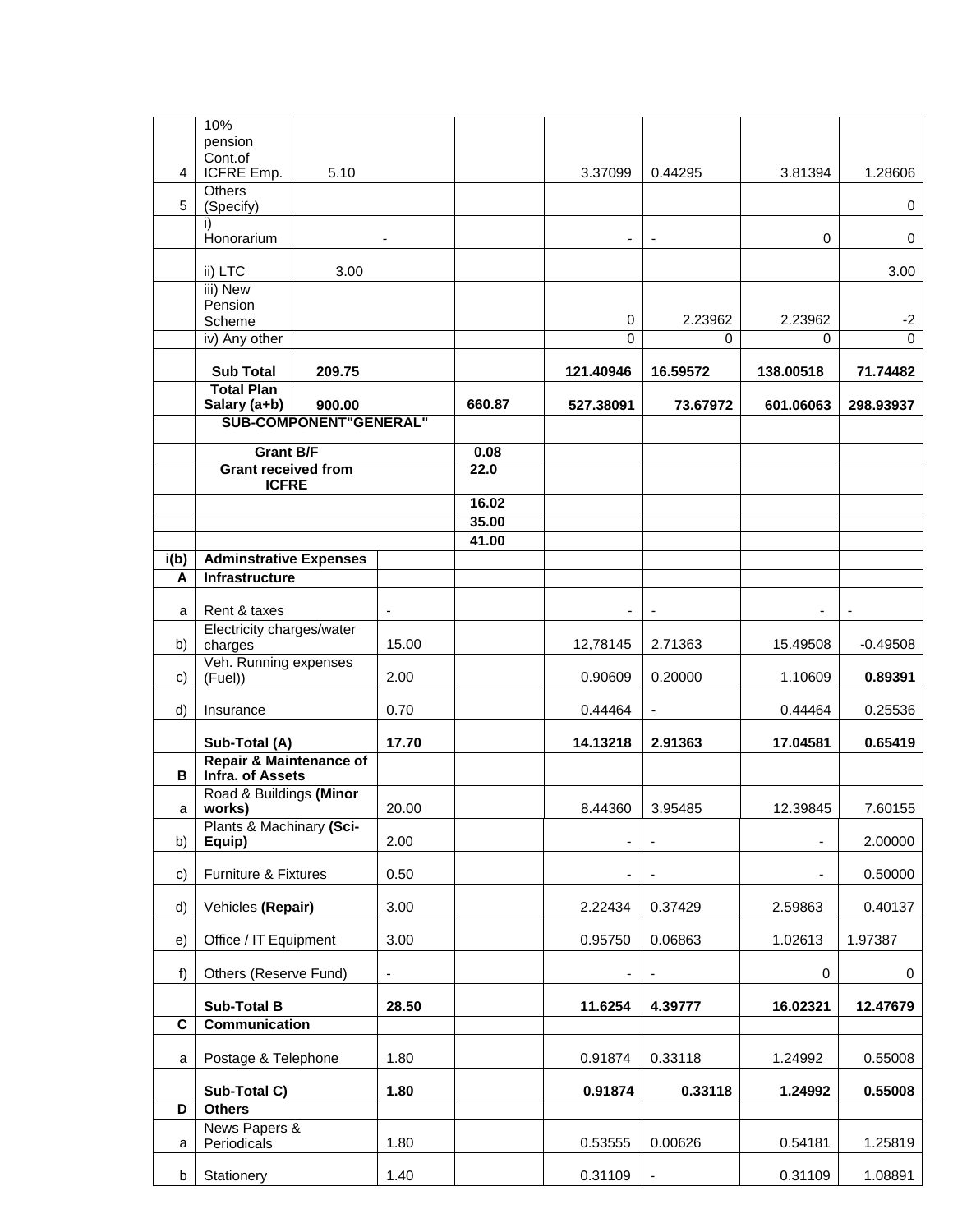| C                  | <b>Travel &amp; Conveynce</b><br>(N.Res) TE   | 2.00                     |                | 1.91273   | 1.70167                  | 3.61440     | $-1.61440$     |
|--------------------|-----------------------------------------------|--------------------------|----------------|-----------|--------------------------|-------------|----------------|
| d                  | Legal & Professional<br>Charges               | 1.00                     |                | 0.45900   | 0.10620                  | 0.56520     | 0.43480        |
| e)                 | Auditor's Renumeration                        | 0.80                     |                | 0.23600   | 0.20004                  | 0.43604     | 0.36396        |
| f)                 | <b>Hospitality Expenses</b>                   | ä,                       |                | $\pmb{0}$ |                          |             |                |
| g                  | Medicines & Medical<br>Consumable             | ä,                       |                | $\pmb{0}$ | $\mathbf 0$              | $\mathbf 0$ | 0              |
| h                  | Liveries                                      | $\overline{\phantom{a}}$ |                | ٠         |                          | 0.00000     | 0.00000        |
| i.                 | Contingency                                   | 30.00                    |                | 9.35777   | 1.96916                  | 11.32693    | 18.67307       |
| Ť                  | others                                        | ÷,                       |                |           |                          | $\mathbf 0$ |                |
|                    | Sub-Total D                                   | 37.00                    |                | 12.81214  | 3.98333                  | 16.79547    | 20.20453       |
|                    | <b>Grand Total</b><br>$(a)+(b)+(c)+(d)$       | 85.00                    |                | 39.48850  | 11.62591                 | 51.11441    | 33.88559       |
| i(c)               | <b>Research Expenses</b>                      |                          |                |           |                          |             |                |
|                    | <b>Travel &amp; Conveynce</b>                 |                          |                |           |                          |             |                |
| $\mathbf{1}$       | (Res) TE<br><b>Sub Total</b>                  | 7.73                     |                | 5.12410   | 1.60999                  | 6.73409     | 0.99591        |
|                    |                                               | 7.73                     |                | 5.12410   | 1.60999                  | 6.73409     | 0.99591        |
| 2                  | other consumables<br>(M&S)                    | 4.30                     |                | 2.46257   | 0.49292                  | 2.95549     | 1.34451        |
|                    | <b>Sub Total</b>                              | 4.30                     |                | 2.46257   | 0.49292                  | 2.95549     | 1.34451        |
| 3                  | other Res. Expenditure<br>(FRE)               | 10.67                    |                | 2.61021   | 1.62826                  | 4.23847     | 6.43153        |
|                    | <b>Sub Total</b>                              | 10.67                    |                | 2.61021   | 1.62826                  | 4.23847     | 6.43153        |
| 4                  | Fellowship                                    | 37.87                    |                | 19.27146  | 6.60845                  | 25.87991    | 11.99009       |
|                    | <b>Sub Total</b>                              | 37.87                    |                | 19.27146  | 6.60845                  | 25.87991    | 11.99009       |
| 5                  | Main. Of equipment                            |                          |                |           |                          |             |                |
|                    | sub Total                                     |                          |                |           |                          |             |                |
| 6                  | Other (RAG/RPC<br>meetings)                   | 1.50                     |                | 1.01050   | $\overline{\phantom{a}}$ | 1.01050     | 0.48950        |
|                    | <b>Sub Total</b>                              |                          |                |           |                          |             |                |
|                    |                                               | 1.50                     |                | 1.01050   |                          | 1.01050     | 0.48950        |
|                    | Total e) 1 to 6                               | 62.07                    | $\blacksquare$ | 30.47884  | 10.33962                 | 40.81846    | 21.25154       |
| i(d)               | <b>Education</b>                              |                          |                |           |                          |             |                |
| 1                  | Grants given to<br>Units/Institute/Or         | $\blacksquare$           |                | $\pmb{0}$ | $\bf{0}$                 | 0           | $\mathbf 0$    |
|                    | a<br>Subsidies given                          |                          |                |           |                          |             |                |
| $\overline{2}$     | to Inst./Scientific<br><b>Human Resources</b> | $\blacksquare$           |                | $\pmb{0}$ | $\bf{0}$                 | 0           | $\pmb{0}$      |
| 3                  | Development<br>(HRD)                          |                          |                |           |                          |             |                |
| $\overline{4}$     | Seminar /Conference                           |                          |                |           |                          |             |                |
| 5                  | Reserve Fund                                  |                          |                |           |                          |             |                |
|                    | <b>Sub Total</b>                              |                          |                |           |                          |             |                |
| $\overline{i}$ (e) | <b>Extension</b>                              |                          |                | 0         | 0                        |             |                |
| 1                  | Direct to<br><b>Consumers Projects</b>        |                          |                | 0         | $\pmb{0}$                | $\pmb{0}$   | $\overline{0}$ |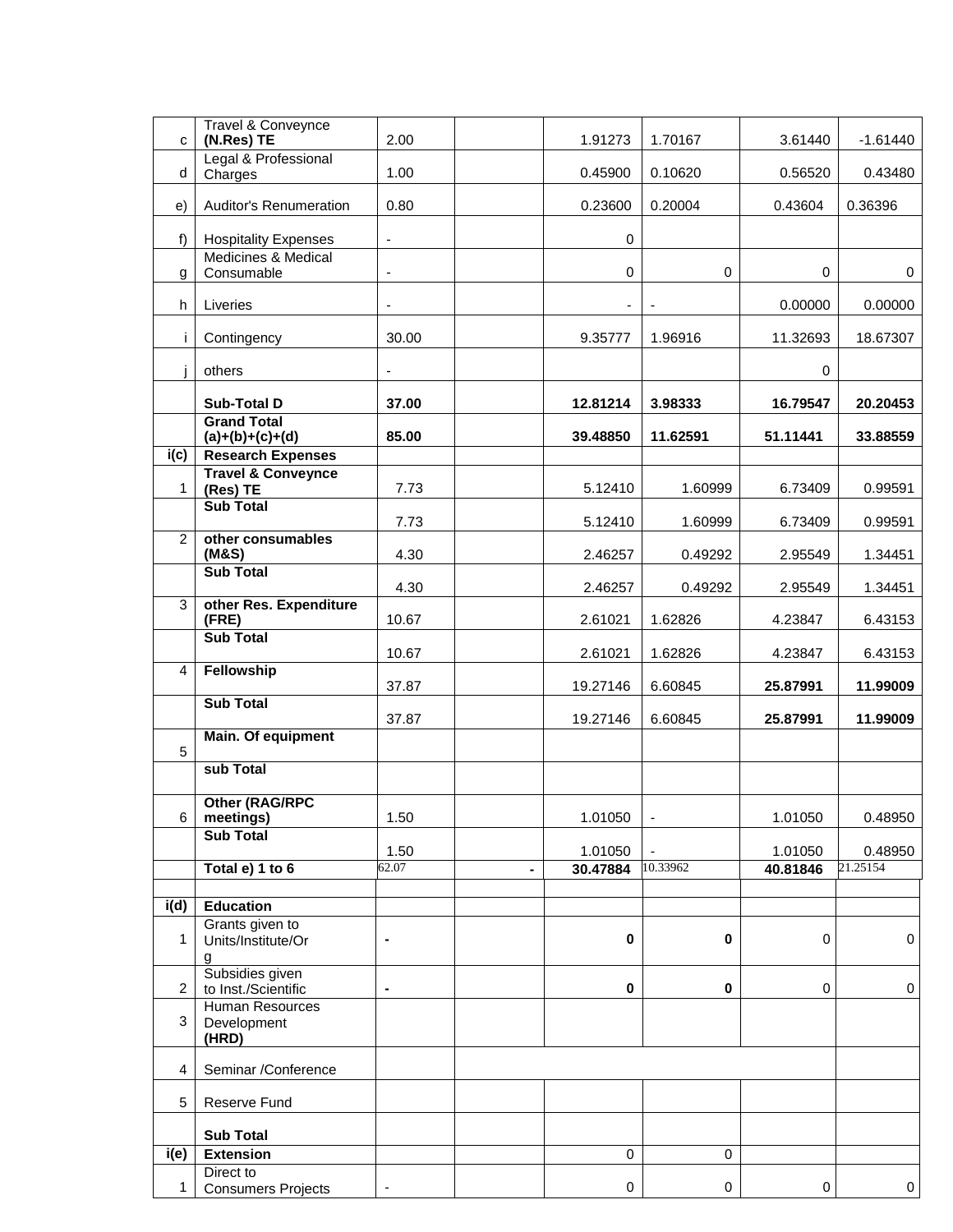| $\overline{c}$                                                                                   | Ext. activities - VVK Demo<br>Train, etc.              |                   |           | $\pmb{0}$ | $\mathbf 0$ | $\mathbf 0$ | $\mathbf 0$ |
|--------------------------------------------------------------------------------------------------|--------------------------------------------------------|-------------------|-----------|-----------|-------------|-------------|-------------|
|                                                                                                  | a. Normal                                              | 2.00              |           | 1.49902   | 0.17436     | 1.67338     | 0.32662     |
|                                                                                                  | b.VVK                                                  | 2.00              |           | 1.33024   | 0.30720     | 1.63744     | 0.36256     |
| 3                                                                                                | Advertisement & Publicity                              |                   |           |           |             |             |             |
| 4                                                                                                | Printing & Publication                                 | 1.00              |           |           |             |             | 1.00        |
|                                                                                                  | sub Total                                              | $\overline{5.00}$ |           | 2.82926   | 0.48156     | 3.31082     | 1.68918     |
| <b>GRAND TOTAL B</b><br><b>OTHER THAN SALARY</b><br>SUB-COMPONENT - CREATION OF 'CAPITAL ASSETS' |                                                        | 152.07            | 114.10    | 72.79660  | 22.44709    | 95.24369    | 56.82631    |
| I                                                                                                | <b>Expenditure on Fixed Asset &amp; Capital Assets</b> |                   |           |           |             |             |             |
| ı                                                                                                |                                                        |                   |           |           |             |             |             |
|                                                                                                  | <b>Grant B/F</b>                                       | $\blacksquare$    | 0.001     |           |             |             |             |
|                                                                                                  | <b>Grant received from ICFRE</b>                       |                   | 2.00      |           |             |             |             |
|                                                                                                  |                                                        |                   | 2.00      |           |             |             |             |
|                                                                                                  |                                                        |                   |           |           |             |             |             |
| $\mathbf{1}$                                                                                     | Scientific Equipment                                   |                   |           |           |             |             |             |
| $\overline{2}$                                                                                   | Scientific Equipmnt (other<br>than project)            |                   |           |           |             |             |             |
| $\sqrt{3}$                                                                                       | Office Equipment                                       | 1.00              |           |           |             |             | 1.00        |
| 4                                                                                                | <b>IT Equipments</b>                                   | 2.00              |           | 0.90496   | 1.14850     | 2.05346     | (0.05346)   |
| 5                                                                                                | Furnitures                                             | 1.00              |           | 0.97500-  |             | 0.97500     | 0.02500     |
|                                                                                                  |                                                        |                   |           |           |             |             |             |
| 6                                                                                                | Books and Journal                                      |                   |           | 0.08775   |             | 0.08775     | (0.08775)   |
| $\overline{7}$                                                                                   | Vehicles                                               | $\blacksquare$    |           | 0         | 0           | 0           | $\pmb{0}$   |
| 8                                                                                                | <b>Building</b>                                        |                   |           | ۰         |             |             |             |
|                                                                                                  |                                                        |                   |           |           |             |             |             |
| 9                                                                                                | Tubewell & water supply                                |                   |           |           |             |             |             |
| 10                                                                                               |                                                        |                   |           |           |             |             |             |
| $\overline{11}$                                                                                  | Road                                                   |                   |           |           |             |             |             |
|                                                                                                  | Land                                                   |                   |           | 0         | 0           | 0           | 0           |
|                                                                                                  |                                                        | 4.00              | 4.001     | 1.96771   | 1.14850     | 3.11621     | 0.88379     |
|                                                                                                  | <b>Total</b>                                           |                   |           |           |             |             |             |
|                                                                                                  | <b>Grand Total</b>                                     | 904.21<br>000     | 600.27509 | 414.31208 | 74.26771    | 488.57979   | 415.63021   |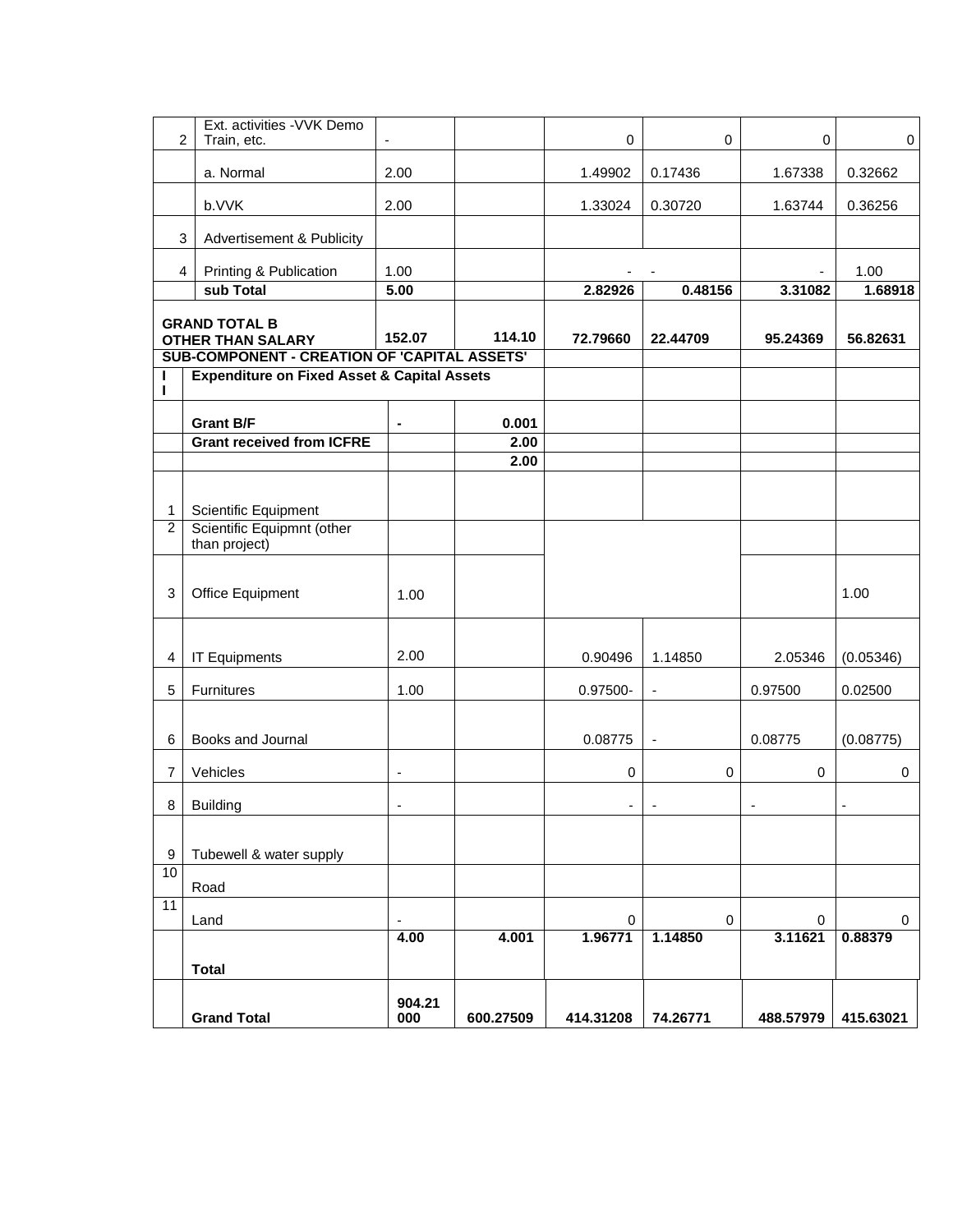**(xiii) The manner of execution of subsidy programmes, including the amounts allocated and the details of beneficiaries of such programmes.**

The information may be treated as nil.

#### **(xiv) Particulars of recipients of concessions, permits or authorizations granted by it;**

The information may be treated as nil.

#### **(xv)Details in respect of the information, available to or held by it, reduced in an electronic form.**

PIMS and PFMS are being updated regularly.

#### **(xvi) The particulars of facilities available to citizens for obtaining information, including the working hours of a library or reading room, if maintained for public use;**

Institute library remain open from 09.00 A.M. to 05.30 PM. on every working day .

#### **(xvii) a) The names, designations and other particulars of the Public Information Officers:**

Smt. Shilpa, Chief Technical Officer has been nominated as Public Information Officer of this Institute.

| Name of the         | $Ist$ Appellate authority | <b>Public Information</b>      | <b>Subject matter</b> |  |
|---------------------|---------------------------|--------------------------------|-----------------------|--|
| <b>Institute</b>    |                           | <b>Officer</b>                 | allocated             |  |
| Himalayan Forest    | Dr. S. S.                 | Smt. Shilpa, Chief             | All matter related to |  |
| Research Institute, | Samant,                   | <b>Technical Officer, HFRI</b> | <b>HFRI</b> Shimla    |  |
| Conifer Campus,     | Director HFRI             | Shimla Phone: 0177-            |                       |  |
| Panthaghati, Shimla | Phone:0177-2626778 (O)    | 2816124 (O) 0177               |                       |  |
| 171013 (HP)         | 01772816101               | 2626779 (Fax)                  |                       |  |
|                     | 0177 2626779 (Fax)        |                                |                       |  |
|                     | 0177 2624392 (Res.)       |                                |                       |  |

#### **b) Such other information as may be prescribed and thereafter update these publications every year;**

 Other information, if any, in connection with RTI act are being intimated to PIO for updation.